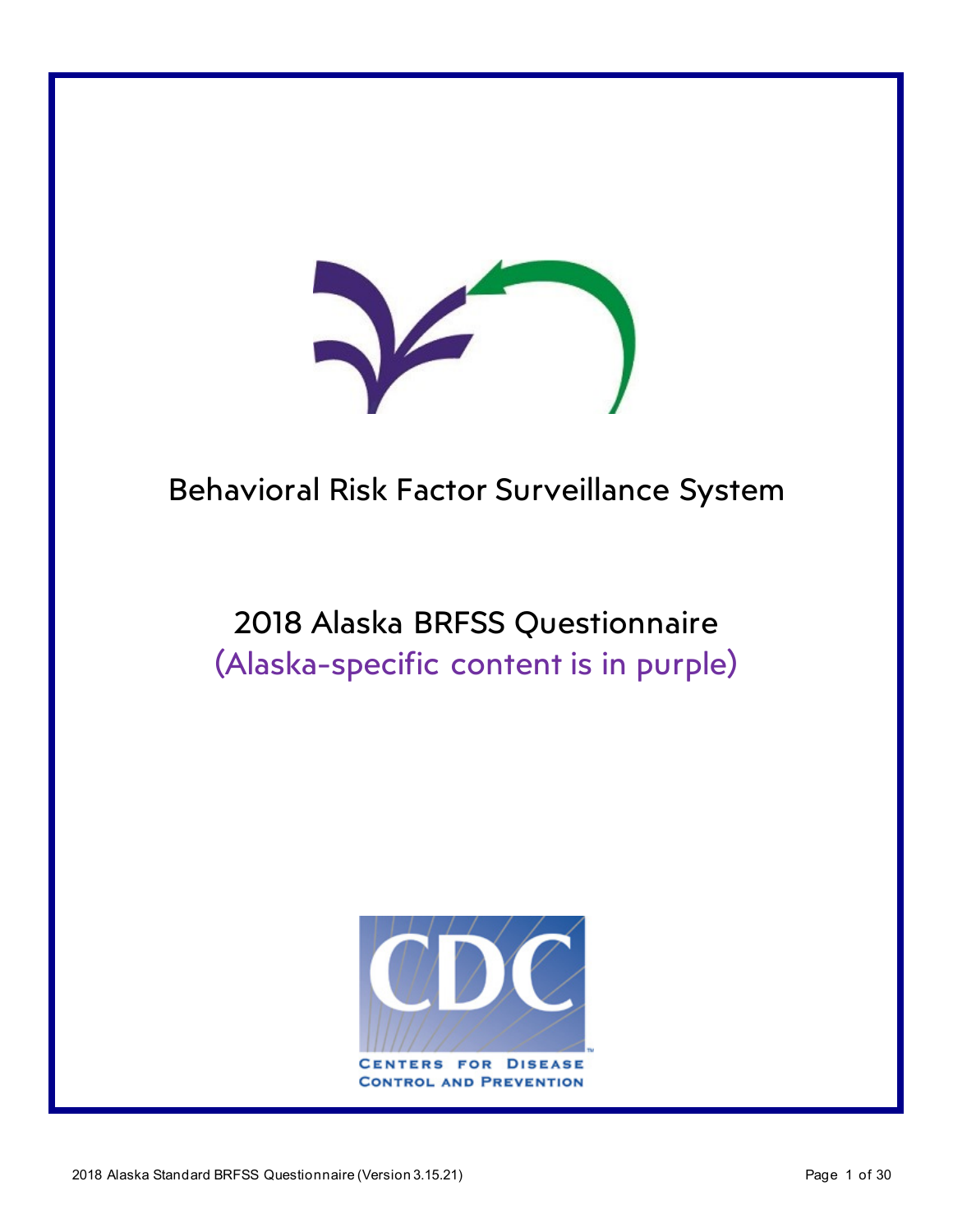#### Form Approved OMB No. 0920-1061 Exp. Date 3/31/2018

Public reporting burden of this collection of information is estimated to average 27 minutes per response, including the time for reviewing instructions, searching existing data sources, gathering and maintaining the data needed, and completing and reviewing the collection of information. An agency may not conduct or sponsor, and a person is not required to respond to a collection of information unless it displays a currently valid OMB control number. Send comments regarding this burden estimate or any other aspect of this collection of information, including suggestions for reducing this burden to CDC/ATSDR Reports Clearance Officer; 1600 Clifton Road NE, MS D-74, Atlanta, Georgia 30333; ATTN: PRA (0920-1061).

NOTE: Interviewers do not need to read any part of the burden estimate nor provide the OMB number unless asked by the respondent for specific information. If a respondent asks for the length of time of the interview provide the most accurate information based on the version of the questionnaire that will be administered to that respondent. If the interviewer is not sure, provide the average time as indicated in the burden statement. If data collectors have questions concerning the BRFSS OMB process, please contact Carol Pierannunzi a[t ivk7@cdc.gov](mailto:ivk7@cdc.gov).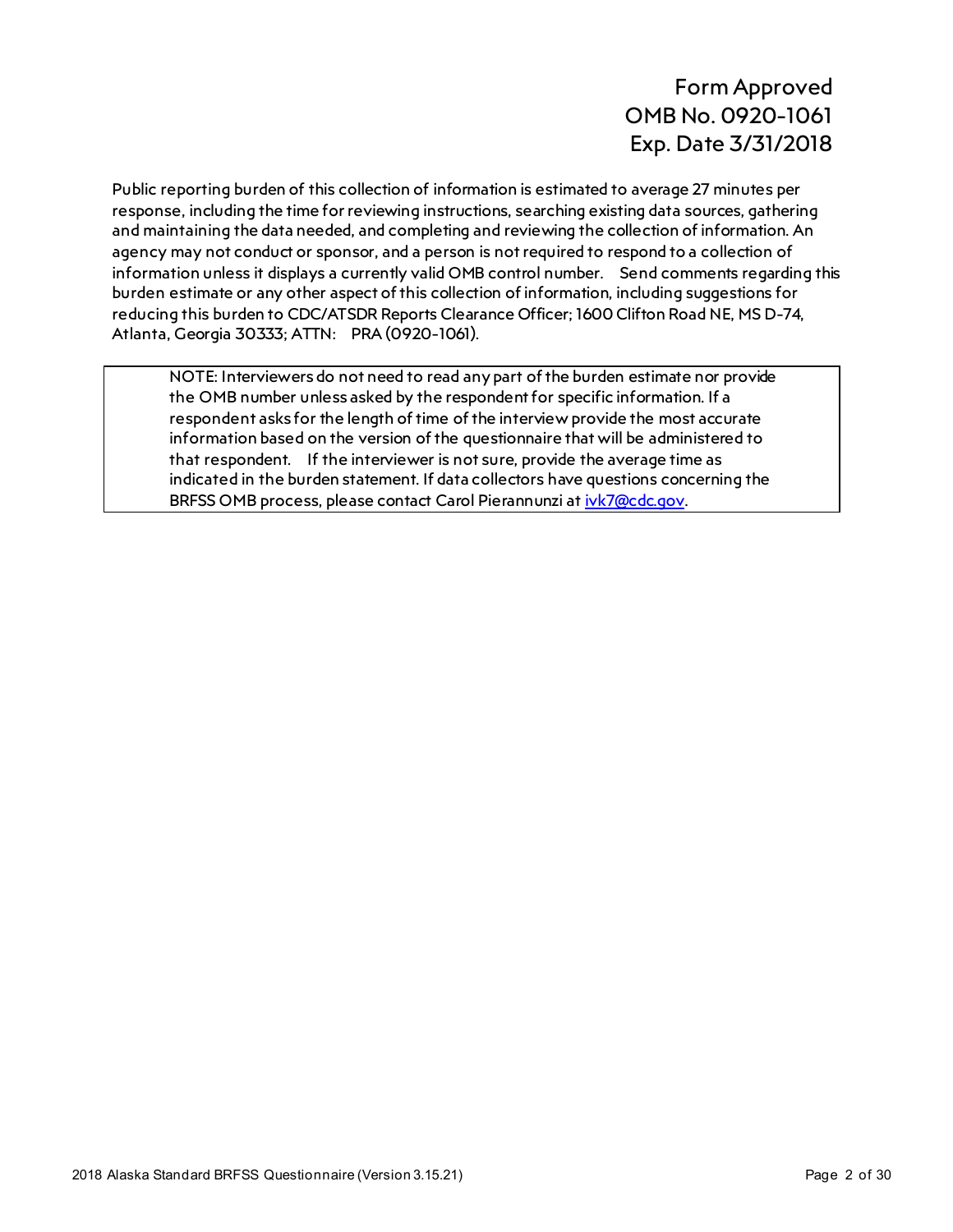## Behavioral Risk Factor Surveillance System 2018 Questionnaire

### **Table of Contents**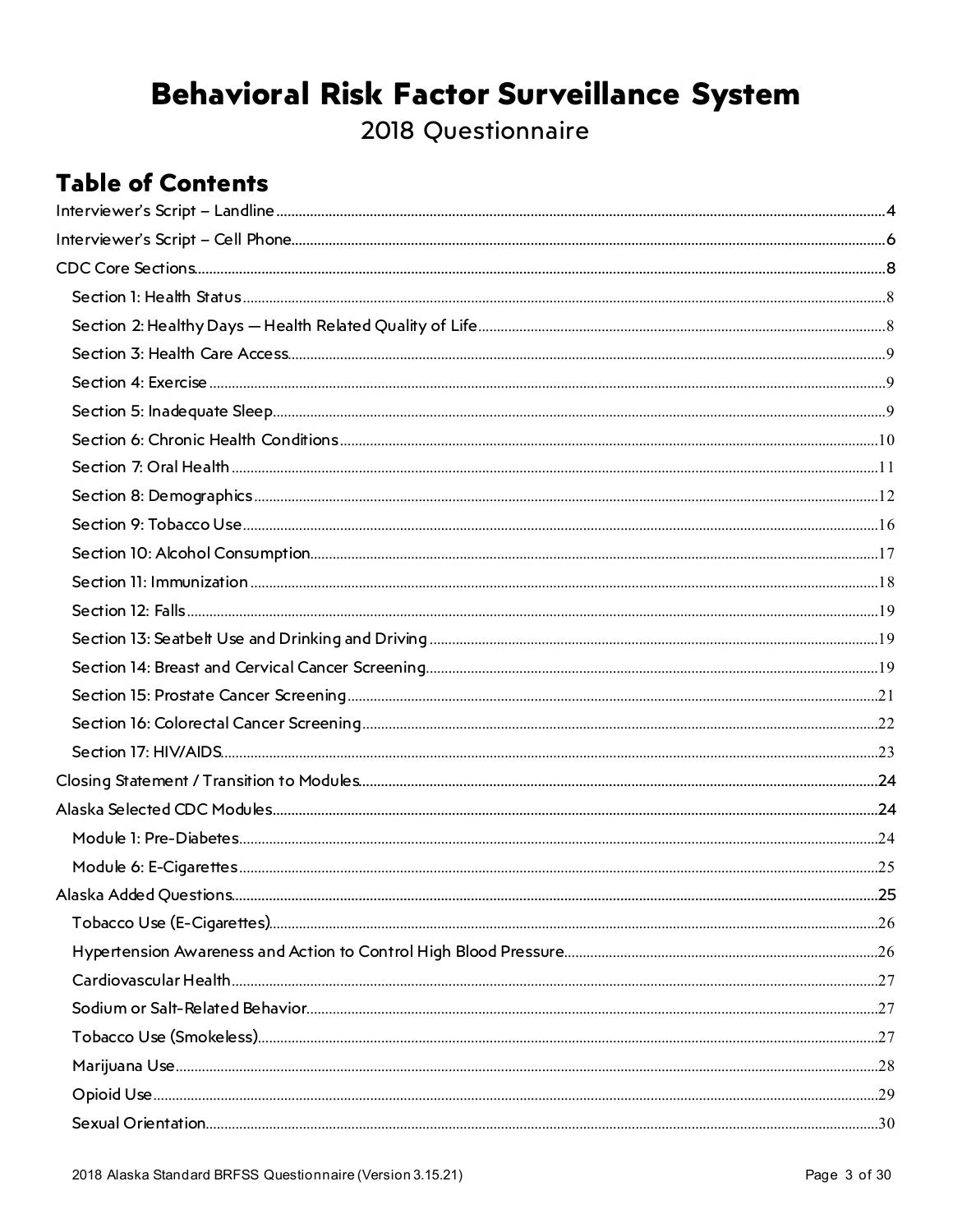<span id="page-3-0"></span>

| <b>Field Size</b>                                      | Variable Name                                                                                                                                                                                                                                                                                                                                                                                                         | Ouestion                                                                                                                                                                                                                                                                                                                                                                 | Response Options                                                                                                 |  |
|--------------------------------------------------------|-----------------------------------------------------------------------------------------------------------------------------------------------------------------------------------------------------------------------------------------------------------------------------------------------------------------------------------------------------------------------------------------------------------------------|--------------------------------------------------------------------------------------------------------------------------------------------------------------------------------------------------------------------------------------------------------------------------------------------------------------------------------------------------------------------------|------------------------------------------------------------------------------------------------------------------|--|
|                                                        | <b>Interviewer's Script – Landline</b>                                                                                                                                                                                                                                                                                                                                                                                |                                                                                                                                                                                                                                                                                                                                                                          |                                                                                                                  |  |
|                                                        | HELLO, I am calling for the <u>(health department)</u> . My name is _________(name)<br>We are<br>gathering information about the health of (state) residents. This project is conducted by the health<br>department with assistance from the Centers for Disease Control and Prevention. Your telephone number has<br>been chosen randomly, and I would like to ask some questions about health and health practices. |                                                                                                                                                                                                                                                                                                                                                                          |                                                                                                                  |  |
| ı.                                                     | [CTELENMI]                                                                                                                                                                                                                                                                                                                                                                                                            | (phone number)<br>$\overline{?}$<br>Is this<br>Variable only on the land line survey                                                                                                                                                                                                                                                                                     | $1 = Yes - Go$ to $PVTRESDI$<br>$2 = No - Terminate Phone Call$                                                  |  |
|                                                        |                                                                                                                                                                                                                                                                                                                                                                                                                       | Skip Question if QSTVER >= 20                                                                                                                                                                                                                                                                                                                                            |                                                                                                                  |  |
| L                                                      | [PVTRESD1]                                                                                                                                                                                                                                                                                                                                                                                                            | Is this a private residence?<br>READ ONLY IF NECESSARY: "By<br>private residence, we mean<br>someplace like a house or<br>apartment."                                                                                                                                                                                                                                    | $1 = Yes - Go$ to STATERET<br>$2 = No - Go$ to COLGHOUS<br>3 = No, business phone only - Terminate Phone<br>Call |  |
|                                                        |                                                                                                                                                                                                                                                                                                                                                                                                                       | Variable only on the land line survey                                                                                                                                                                                                                                                                                                                                    |                                                                                                                  |  |
|                                                        |                                                                                                                                                                                                                                                                                                                                                                                                                       | Skip Question if QSTVER >= 20; or PVTRESD1=1                                                                                                                                                                                                                                                                                                                             |                                                                                                                  |  |
| 1                                                      | [COLGHOUS]                                                                                                                                                                                                                                                                                                                                                                                                            | Do you live in college housing?<br>Variable only on the land line survey                                                                                                                                                                                                                                                                                                 | $l = Yes - Go to STATERE$<br>2 = No - Terminate Phone Call                                                       |  |
|                                                        |                                                                                                                                                                                                                                                                                                                                                                                                                       | Skip Question if QSTVER >= 20                                                                                                                                                                                                                                                                                                                                            |                                                                                                                  |  |
| 1                                                      | [STATERE1]                                                                                                                                                                                                                                                                                                                                                                                                            | Do you currently live in<br>____(state)____?<br>Variable only on the land line survey                                                                                                                                                                                                                                                                                    | $1 = Yes - Go$ to CELLFON4<br>$2 = No - Terminate Phone Call$                                                    |  |
|                                                        |                                                                                                                                                                                                                                                                                                                                                                                                                       | Skip Question if QSTVER >= 20                                                                                                                                                                                                                                                                                                                                            |                                                                                                                  |  |
| ı                                                      | [CELLFON4]                                                                                                                                                                                                                                                                                                                                                                                                            | Is this a cell telephone?<br>Read only if necessary: "By cellular<br>(or cell) telephone we mean a<br>telephone that is mobile and usable<br>outside of your neighborhood."<br>Note: Telephone service over the<br>internet counts as landline service<br>(includes Vonage, Magic Jack and other<br>home-based phone services).<br>Variable only on the land line survey | 1 = Not a cell phone - Go to LADULT<br>2 = Yes - Terminate Phone Call                                            |  |
| Skip Question if QSTVER >= 20; or COLGHOUS is missing; |                                                                                                                                                                                                                                                                                                                                                                                                                       |                                                                                                                                                                                                                                                                                                                                                                          |                                                                                                                  |  |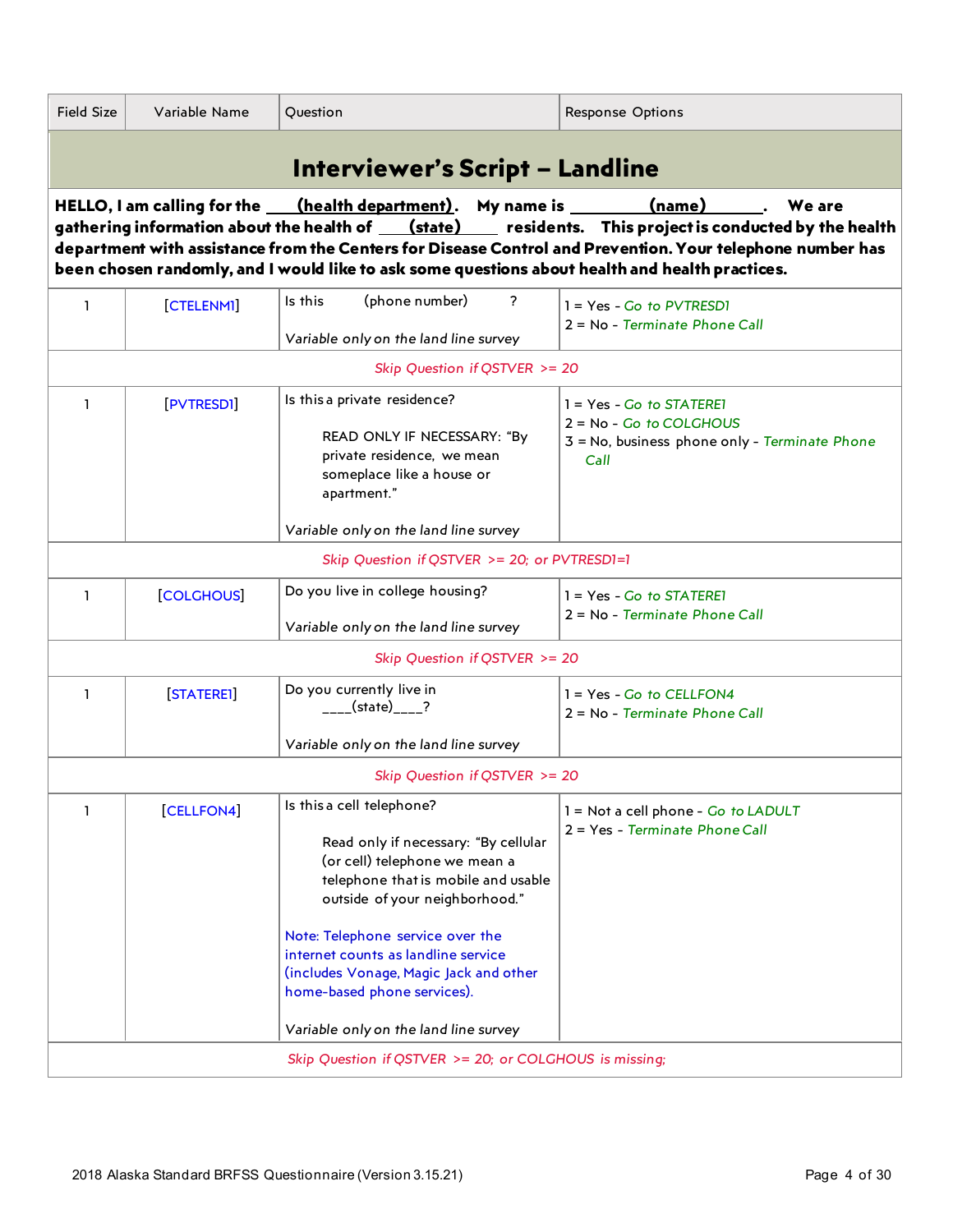| <b>Field Size</b> | Variable Name   | Question                                                                                                                                                                                                                                                                | Response Options                                                                                                                                                                                                                                                                                               |
|-------------------|-----------------|-------------------------------------------------------------------------------------------------------------------------------------------------------------------------------------------------------------------------------------------------------------------------|----------------------------------------------------------------------------------------------------------------------------------------------------------------------------------------------------------------------------------------------------------------------------------------------------------------|
| 1                 | [LADULT]        | Are you 18 years of age or older?<br>Variable only on the land line survey                                                                                                                                                                                              | 1 = Yes, Male Respondent - Go to Survey<br>Introduction<br>2 = Yes, Female Respondent - Go to Survey<br>Introduction<br>$3 = No - Terminate Phone Call$                                                                                                                                                        |
|                   |                 | Skip Question if QSTVER >= 20                                                                                                                                                                                                                                           |                                                                                                                                                                                                                                                                                                                |
| 2                 | <b>NUMADULT</b> | I need to randomly select one adult who<br>lives in your household to be<br>interviewed. Excluding adults living<br>away from home, such as students<br>away at college, how many<br>members of your household,<br>including yourself, are 18 years of<br>age or older? | $1 =$ Number of adults in the household<br>$2$ = Number of adults in the household<br>$3$ = Number of adults in the household<br>$4$ = Number of adults in the household<br>$5 =$ Number of adults in the household<br>$6-99 = 6$ or more                                                                      |
|                   |                 | Variable only on the land line survey                                                                                                                                                                                                                                   |                                                                                                                                                                                                                                                                                                                |
|                   |                 | Skip Question if QSTVER >= 20                                                                                                                                                                                                                                           |                                                                                                                                                                                                                                                                                                                |
| $\overline{2}$    | <b>NUMMEN</b>   | How many of these adults are men?<br>Variable only on the land line survey                                                                                                                                                                                              | $0 =$ Number of adult men in the household<br>$1 =$ Number of adult men in the household<br>$2$ = Number of adult men in the household<br>$3$ = Number of adult men in the household<br>$4$ = Number of adult men in the household<br>5 = Number of adult men in the household<br>$6 - 99 = 6$ or more         |
|                   |                 | Skip Question if QSTVER >= 20                                                                                                                                                                                                                                           |                                                                                                                                                                                                                                                                                                                |
| 2                 | [NUMWOMEN]      | So the number of women in the<br>household is [X]. Is that correct?<br>Variable only on the land line survey                                                                                                                                                            | $O =$ Number of adult women in the household<br>1 = Number of adult women in the household<br>$2$ = Number of adult women in the household<br>$3$ = Number of adult women in the household<br>$4$ = Number of adult women in the household<br>5 = Number of adult women in the household<br>$6-99 = 6$ or more |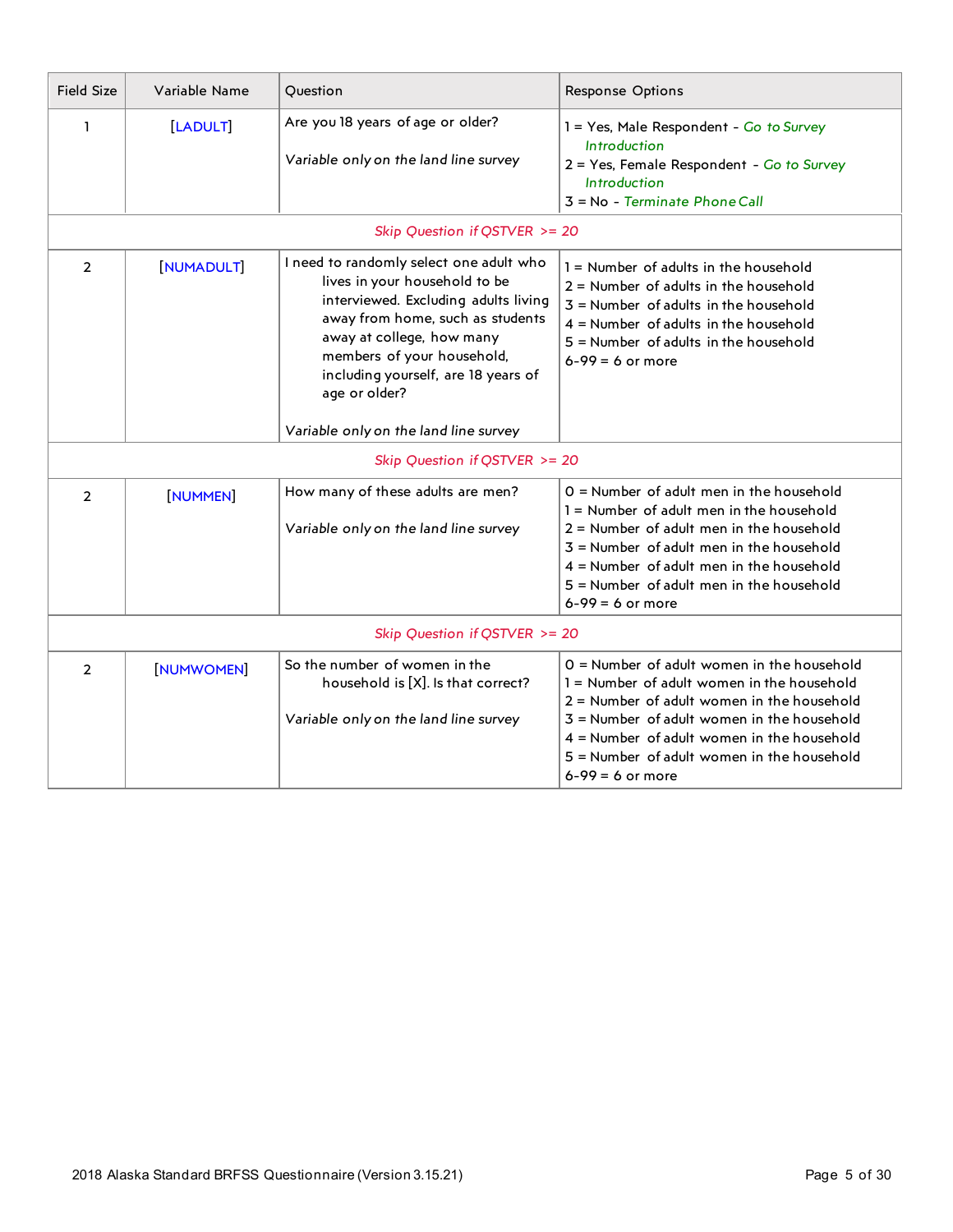<span id="page-5-0"></span>

| <b>Interviewer's Script – Cell Phone</b> |                 |                                                                                                                                                                                        |                                                                                                                                                                                                                                    |
|------------------------------------------|-----------------|----------------------------------------------------------------------------------------------------------------------------------------------------------------------------------------|------------------------------------------------------------------------------------------------------------------------------------------------------------------------------------------------------------------------------------|
|                                          |                 | Skip Question if QSTVER < 20                                                                                                                                                           |                                                                                                                                                                                                                                    |
|                                          |                 | HELLO, I am calling for the <u>(health department)</u> . My name is _________(name)<br>been chosen randomly, and I would like to ask some questions about health and health practices. | We are<br>gathering information about the health of <u>(state)</u> residents. This project is conducted by the health<br>department with assistance from the Centers for Disease Control and Prevention. Your telephone number has |
| $\mathbf{1}$                             | <b>SAFETIME</b> | Is this a safe time to talk with you?<br>Variable only on the cell phone survey                                                                                                        | $l = Yes - Go to CTELNUM1$<br>$2 = No - Terminate Phone Call$                                                                                                                                                                      |
|                                          |                 | Skip Question if QSTVER $\lt$ = 20                                                                                                                                                     |                                                                                                                                                                                                                                    |
| 1                                        | [CTELNUMI]      | Is this<br>(phone number)<br>?<br>Variable only on the cell phone survey                                                                                                               | $1 = Yes - Go$ to CELLFON4<br>2 = No - Terminate Phone Call                                                                                                                                                                        |
|                                          |                 | Skip Question if QSTVER < 20                                                                                                                                                           |                                                                                                                                                                                                                                    |
| 1                                        | [CELLFON5]      | Is this a cell telephone?<br>Variable only on the cell phone survey                                                                                                                    | $1 = Yes - Go$ to CADULT<br>$2 = No - Terminate Phone Call$                                                                                                                                                                        |
|                                          |                 | Skip Question if QSTVER < 20                                                                                                                                                           |                                                                                                                                                                                                                                    |
| 1                                        | [CADULT]        | Are you 18 years of age or older?<br>Variable only on the cell phone survey                                                                                                            | 1 = Yes, Male Respondent - Go to PVTRESD2<br>2 = Yes, Female Respondent - Go to PVTRESD2<br>3 = No - Terminate Phone Call                                                                                                          |
|                                          |                 | Skip Question if QSTVER < 20                                                                                                                                                           |                                                                                                                                                                                                                                    |
| 1                                        | [PVTRESD3]      | Do you live in a private residence?<br>Note: By private residence, we mean<br>someplace like a house or apartment.                                                                     | $1 = Yes - Go$ to CSTATEI<br>$2 = No - Go$ to CCLGHOUS                                                                                                                                                                             |
|                                          |                 | Variable only on the cell phone survey                                                                                                                                                 |                                                                                                                                                                                                                                    |
|                                          |                 | Skip Question if QSTVER < 20; or PVTRESD2=1                                                                                                                                            |                                                                                                                                                                                                                                    |
| 1                                        | [CCLGHOUS]      | Do you live in college housing?<br>Variable only on the cell phone survey                                                                                                              | $1 = Yes - Go$ to CSTATE<br>2 = No - Terminate Phone Call                                                                                                                                                                          |
|                                          |                 | Skip Question if QSTVER < 20                                                                                                                                                           |                                                                                                                                                                                                                                    |
| $\mathbf{1}$                             | [CSTATE1]       | Do you currently live in<br>$_{\_}$ (state)____?                                                                                                                                       | $1 = Yes - Go$ to LANDLINE<br>$2 = No - Go$ to RSPSTATI                                                                                                                                                                            |
|                                          |                 | Variable only on the cell phone survey                                                                                                                                                 |                                                                                                                                                                                                                                    |
|                                          |                 | Skip Question if QSTVER < 20                                                                                                                                                           |                                                                                                                                                                                                                                    |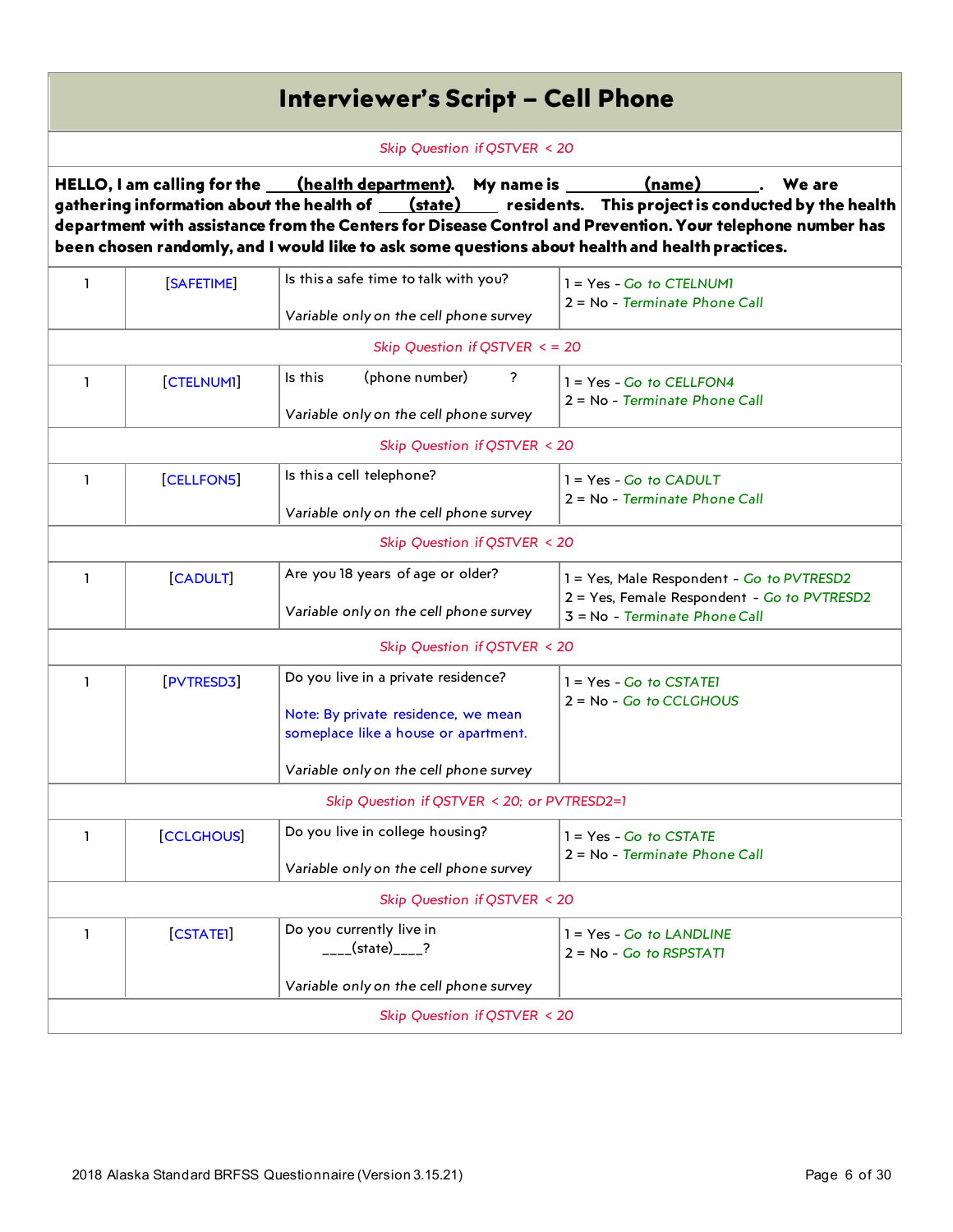|                |            | In what state do you currently live?   |                           |
|----------------|------------|----------------------------------------|---------------------------|
| $\overline{2}$ | [RSPSTATI] |                                        | $1 =$ Alabama             |
|                |            |                                        | $2 =$ Alaska              |
|                |            |                                        | $4 = Arizona$             |
|                |            |                                        | $5 = Arkansas$            |
|                |            |                                        | $6 =$ California          |
|                |            |                                        | $8 =$ Colorado            |
|                |            |                                        | $9 =$ Connecticut         |
|                |            |                                        | $10 =$ Delaware           |
|                |            |                                        | 11 = District of Columbia |
|                |            |                                        | $12 =$ Florida            |
|                |            |                                        | $13 = Georgia$            |
|                |            |                                        | 15 = Hawaii               |
|                |            |                                        | $16 =$ Idaho              |
|                |            |                                        | $17 =$ Illinois           |
|                |            |                                        | $18 = Indiana$            |
|                |            |                                        | $19 =$ lowa               |
|                |            |                                        | $20 =$ Kansas             |
|                |            |                                        | $21 =$ Kentucky           |
|                |            |                                        | $22 =$ Louisiana          |
|                |            |                                        | $23 = Maine$              |
|                |            |                                        | $24 =$ Maryland           |
|                |            |                                        | $25 = Massachuserts$      |
|                |            |                                        | $26$ = Michigan           |
|                |            |                                        | $27 = Minnesota$          |
|                |            |                                        | 28 = Mississippi          |
|                |            |                                        | 29 = Missouri             |
|                |            |                                        | $30 = \text{Montana}$     |
|                |            |                                        | $31 =$ Nebraska           |
|                |            |                                        |                           |
|                |            |                                        | $32 =$ Nevada             |
|                |            |                                        | $33$ = New Hampshire      |
|                |            |                                        | $34$ = New Jersey         |
|                |            |                                        | 35 = New Mexico           |
|                |            |                                        | $36$ = New York           |
|                |            |                                        | 37 = North Carolina       |
|                |            |                                        | 38 = North Dakota         |
|                |            |                                        | $39 = Ohio$               |
|                |            |                                        | 40 = Oklahoma             |
|                |            |                                        | $41 = Oregon$             |
|                |            |                                        | 42 = Pennsylvania         |
|                |            |                                        | $44$ = Rhode Island       |
|                |            |                                        | 45 = South Carolina       |
|                |            |                                        | $46 =$ South Dakota       |
|                |            |                                        | $47$ = Tennessee          |
|                |            |                                        | $48 = T$ exas             |
|                |            |                                        | $49 = Utah$               |
|                |            |                                        | $50 = Vermont$            |
|                |            |                                        | $51 = Virginia$           |
|                |            |                                        | $53 = W$ ashington        |
|                |            |                                        | 54 = West Virginia        |
|                |            |                                        | 55 = Wisconsin            |
|                |            |                                        | $56 = Wyoming$            |
|                |            |                                        | $66 =$ Guam               |
|                |            |                                        | $72$ = Puerto Rico        |
|                |            |                                        | $78 = V$ irgin Islands    |
|                |            | Variable only on the cell phone survey | $99 =$ Refused            |
|                |            |                                        |                           |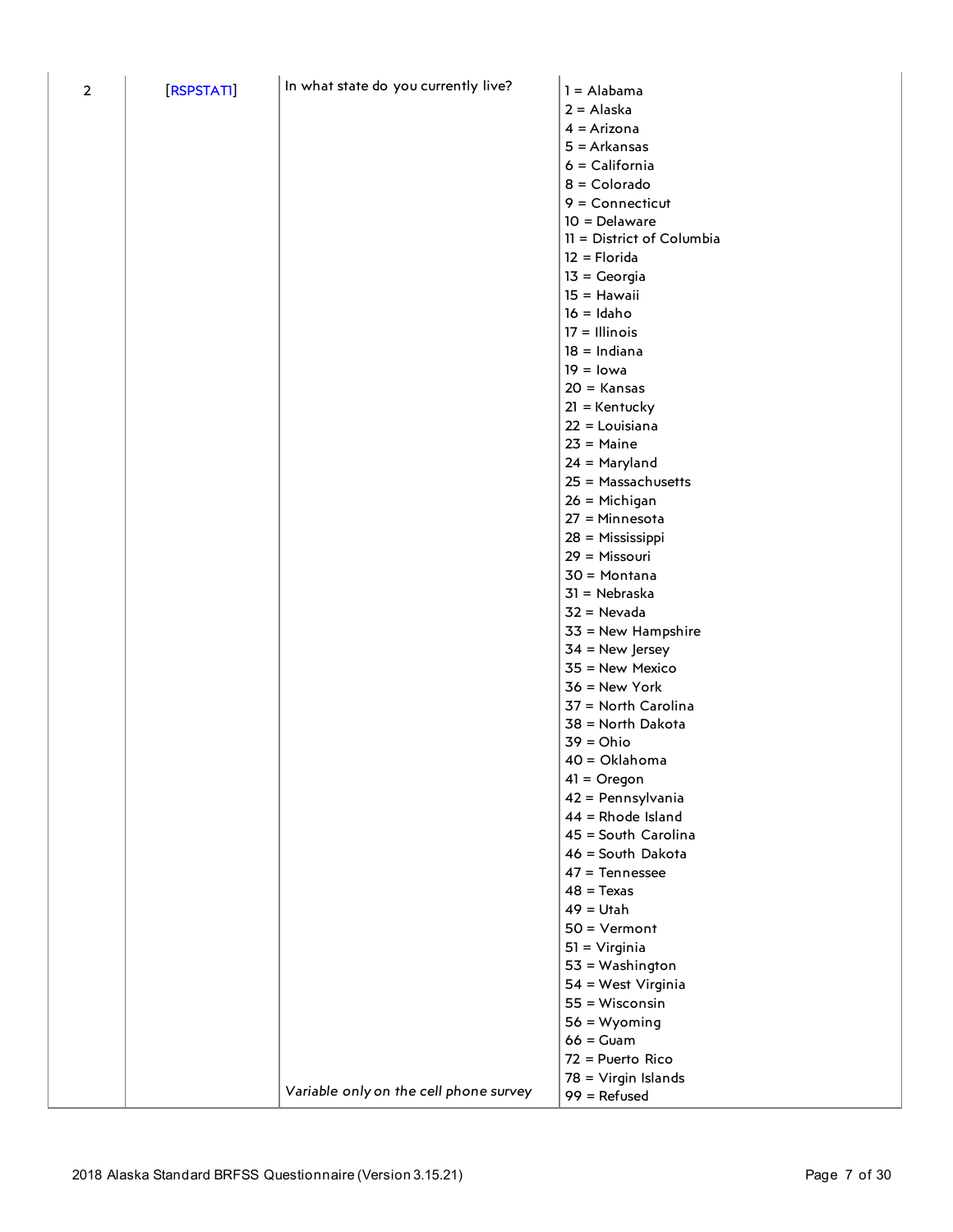<span id="page-7-2"></span><span id="page-7-1"></span><span id="page-7-0"></span>

| ı<br>$\overline{2}$ | [LANDLINE]<br>[HHADULT]  | Variable only on the cell phone survey<br>Do you also have a landline telephone in<br>your home that is used to make and<br>receive calls?<br>Variable only on the cell phone survey<br>How many members of your household,<br>including yourself, are 18 years of<br>age or older?<br><b>INTERVIEWER NOTE: IF</b><br>CCLGHOUS=1, set HHADULT=1 | $1 = Yes$<br>$2 = No$<br>7 = Don't know/Not sure<br>$9 =$ Refused<br>$1-76 =$ Number of adults<br>77 = Don't know/Not sure<br>$99 =$ Refused |
|---------------------|--------------------------|-------------------------------------------------------------------------------------------------------------------------------------------------------------------------------------------------------------------------------------------------------------------------------------------------------------------------------------------------|----------------------------------------------------------------------------------------------------------------------------------------------|
|                     |                          | <b>CDC Core Sections</b>                                                                                                                                                                                                                                                                                                                        |                                                                                                                                              |
|                     | Section 1: Health Status |                                                                                                                                                                                                                                                                                                                                                 |                                                                                                                                              |
| 1                   | [GENHLTH]                | 01.01 Would you say that in general your<br>health is:                                                                                                                                                                                                                                                                                          | $1 =$ Excellent<br>$2 = Very good$<br>$3 = Good$<br>$4 = Fair$<br>$5 = Poor$<br>7 = Don't know/Not Sure<br>$9 =$ Refused                     |
|                     |                          | Section 2: Healthy Days - Health Related Quality of Life                                                                                                                                                                                                                                                                                        |                                                                                                                                              |
| $\overline{2}$      | [PHYSHLTH]               | 02.01 Now thinking about your physical<br>health, which includes physical<br>illness and injury, for how many<br>days during the past 30 days was<br>your physical health not good?                                                                                                                                                             | $1-30$ = Number of days<br>$88 = None$<br>77 = Don't know/Not sure<br>$99 =$ Refused                                                         |
| $\overline{2}$      | <b>MENTHLTH</b>          | 02.02 Now thinking about your mental<br>health, which includes stress,<br>depression, and problems with<br>emotions, for how many days<br>during the past 30 days was your<br>mental health not good?                                                                                                                                           | $1-30$ = Number of days<br>$88 = None$<br>77 = Don't know/Not sure<br>$99 =$ Refused                                                         |
|                     |                          | Skip Question 02.03, if Section 02.01, PHYSHLTH, is 88 and Section 2.02, MENTHLTH, is 88                                                                                                                                                                                                                                                        |                                                                                                                                              |
| $\overline{2}$      | [POORHLTH]               | 02.03 During the past 30 days, for about<br>how many days did poor physical or $ 88 $ = None<br>mental health keep you from doing<br>your usual activities, such as self-<br>care, work, or recreation?                                                                                                                                         | $1-30 =$ Number of days<br>77 = Don't know/Not sure<br>$99 = Refused$                                                                        |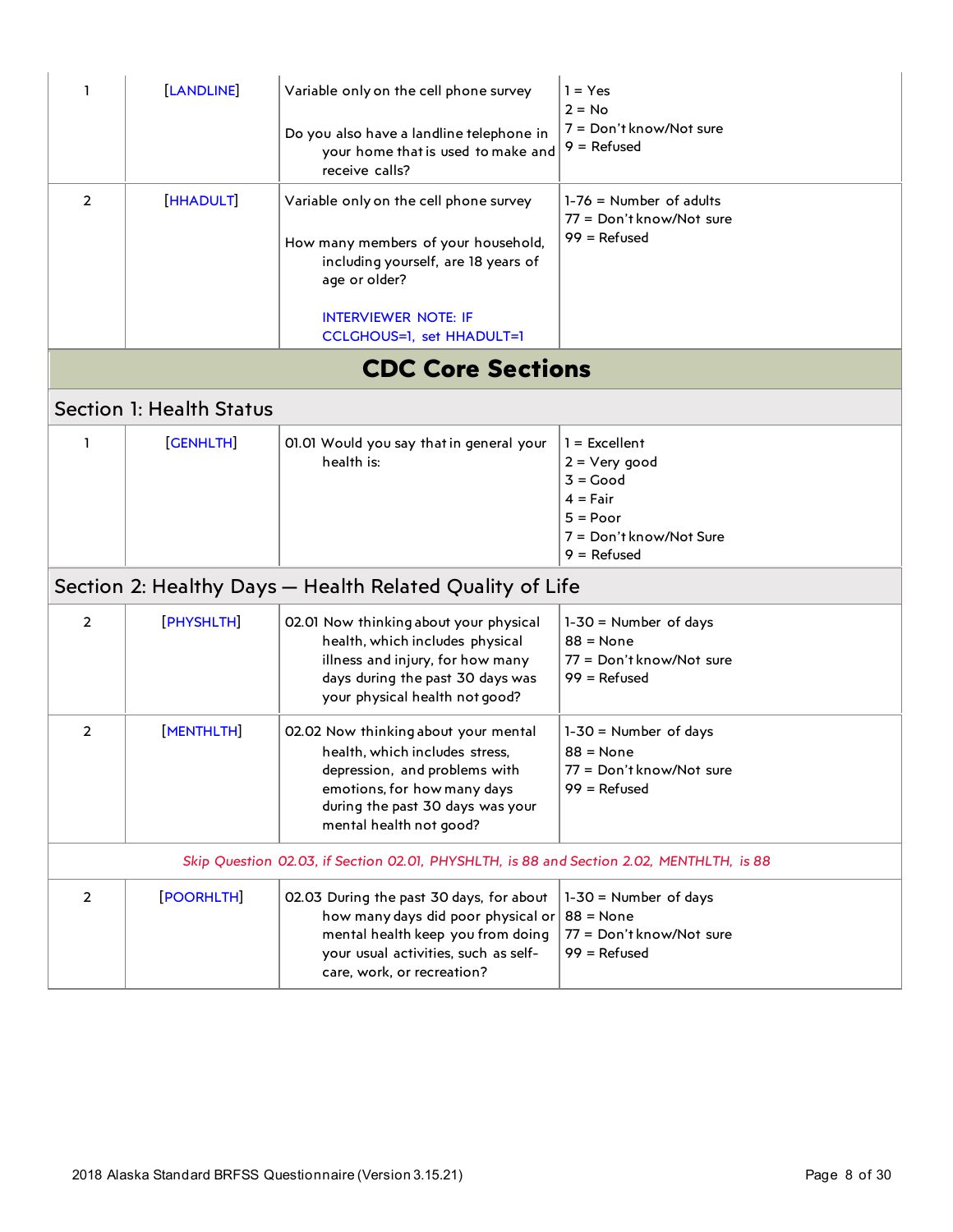<span id="page-8-2"></span><span id="page-8-1"></span><span id="page-8-0"></span>

|                | Section 3: Health Care Access |                                                                                                                                                                                                                                                                        |                                                                                                                                                                                                                                                                                            |
|----------------|-------------------------------|------------------------------------------------------------------------------------------------------------------------------------------------------------------------------------------------------------------------------------------------------------------------|--------------------------------------------------------------------------------------------------------------------------------------------------------------------------------------------------------------------------------------------------------------------------------------------|
| $\mathbf{1}$   | [HLTHPLN1]                    | 03.01 Do you have any kind of health<br>care coverage, including health<br>insurance, prepaid plans such as<br>HMOs, or government plans such<br>as Medicare, Native Health Service,<br>or Indian Health Service?                                                      | $1 = Yes$<br>$2 = No$<br>7 = Don't know/Not Sure<br>$9 =$ Refused                                                                                                                                                                                                                          |
| 1              | [PERSDOC2]                    | 03.02 Do you have one person you think<br>of as your personal doctor or<br>health care provider?<br>Note: If "No" ask "Is there more than one<br>or is there no person who you think of as<br>your personal doctor or health care<br>provider?".                       | $1 = Yes$ , only one<br>$2 = More than one$<br>$3 = No$<br>7 = Don't know/Not Sure<br>$9 =$ Refused                                                                                                                                                                                        |
| 1              | [MEDCOST]                     | 03.03 Was there a time in the past 12<br>months when you needed to see a<br>doctor but could not because of<br>cost?                                                                                                                                                   | $1 = Yes$<br>$2 = No$<br>7 = Don't know/Not sure<br>$9 =$ Refused                                                                                                                                                                                                                          |
| $\mathbf{1}$   | [CHECKUPI]                    | 03.04 About how long has it been since<br>you last visited a doctor for a<br>routine checkup?<br>A routine checkup is a general<br>physical exam, not an exam for a<br>specific injury, illness, or condition.                                                         | $1 =$ Within past year (anytime less than 12 months<br>ago)<br>$2 =$ Within past 2 years (1 year but less than 2<br>years ago)<br>$3$ = Within past 5 years (2 years but less than 5<br>years ago)<br>$4 = 5$ or more years ago<br>7 = Don't know/Not sure<br>$8 =$ Never<br>$9 =$ Refused |
|                | Section 4: Exercise           |                                                                                                                                                                                                                                                                        |                                                                                                                                                                                                                                                                                            |
| L.             | [EXERANY2]                    | 04.01 During the past month, other than<br>your regular job, did you participate $ 2 = No$<br>in any physical activities or<br>exercises such as running,<br>calisthenics, golf, gardening, or<br>walking for exercise?                                                | $1 = Yes$<br>7 = Don't know/Not Sure<br>$9 =$ Refused                                                                                                                                                                                                                                      |
|                | Section 5: Inadequate Sleep   |                                                                                                                                                                                                                                                                        |                                                                                                                                                                                                                                                                                            |
| $\overline{2}$ | [SLEPTIMI]                    | 05.01 On average, how many hours of<br>sleep do you get in a 24-hour<br>period?<br><b>INTERVIEWER NOTE: Enter hours of</b><br>sleep in<br>whole numbers, rounding 30 minutes<br>$(1/2$ hour)<br>or more up to the next whole hour and<br>dropping 29 or fewer minutes. | $1-24$ = Number of hours $[1-24]$<br>77 = Don't know/Not Sure<br>$99 =$ Refused                                                                                                                                                                                                            |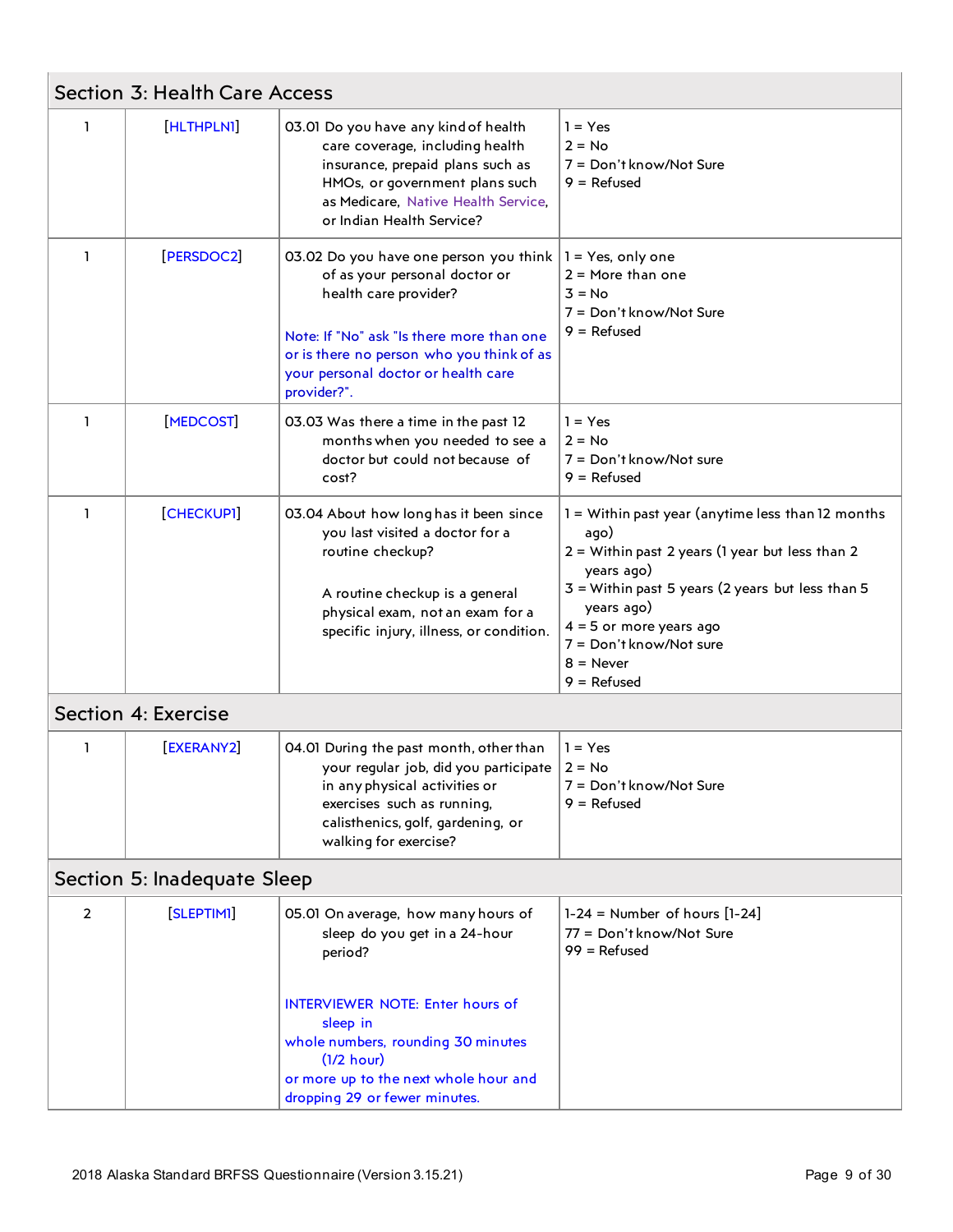<span id="page-9-0"></span>

|              | Section 6: Chronic Health Conditions |                                                                                                                                                                                                               |                                                                                                                                                                                                                                                                       |
|--------------|--------------------------------------|---------------------------------------------------------------------------------------------------------------------------------------------------------------------------------------------------------------|-----------------------------------------------------------------------------------------------------------------------------------------------------------------------------------------------------------------------------------------------------------------------|
| $\mathbf{1}$ | [CVDINFR4]                           | Has a doctor, nurse, or other health<br>professional ever told you that you had<br>any of the following? For each, tell me<br>"Yes", "No", or you're "Not sure":<br>06.01 (Ever told) you had a heart attack, | $1 = Yes$<br>$2 = No$<br>7 = Don't know/Not sure<br>$9 =$ Refused                                                                                                                                                                                                     |
|              |                                      | also called a myocardial infarction?                                                                                                                                                                          |                                                                                                                                                                                                                                                                       |
| 1            | [CVDCRHD4]                           | 06.02 (Ever told) you had angina or<br>coronary heart disease?                                                                                                                                                | $1 = Yes$<br>$2 = No$<br>7 = Don't know/Not sure<br>$9 =$ Refused                                                                                                                                                                                                     |
| $\mathbf{1}$ | [CVDSTRK3]                           | 06.03 (Ever told) you had a stroke.                                                                                                                                                                           | $1 = Yes$<br>$2 = No$<br>7 = Don't know/Not sure<br>$9 =$ Refused                                                                                                                                                                                                     |
| 1            | [ASTHMA3]                            | 06.04 (Ever told) you had asthma?                                                                                                                                                                             | $1 = Yes$<br>2 = No - Go to Section 06.06 (Chronic Health<br><b>Conditions) CHCSCNCR</b><br>7 = Don't know/Not Sure - Go to Section 06.06<br>(Chronic Health Conditions) CHCSCNCR<br>9 = Refused - Go to Section 06.06 (Chronic<br><b>Health Conditions) CHCSCNCR</b> |
|              |                                      | Skip Question 06.05, if Section 06.04, ASTHMA3, is coded 2, 7, 9, or Missing                                                                                                                                  |                                                                                                                                                                                                                                                                       |
| 1            | [ASTHNOW]                            | 06.05 Do you still have asthma?                                                                                                                                                                               | $1 = Yes$<br>$2 = No$<br>7 = Don't know/Not Sure<br>9 = Refused                                                                                                                                                                                                       |
|              |                                      |                                                                                                                                                                                                               |                                                                                                                                                                                                                                                                       |
| 1            | [CHCSCNCR]                           | 06.06 (Ever told) you had skin cancer?                                                                                                                                                                        | $1 = Yes$<br>$2 = No$<br>7 = Don't know / Not sure<br>$9 =$ Refused                                                                                                                                                                                                   |
|              |                                      |                                                                                                                                                                                                               |                                                                                                                                                                                                                                                                       |
| 1            | [CHCOCNCR]                           | 06.07 (Ever told) you had any other types<br>of cancer?                                                                                                                                                       | $1 = Yes$<br>$2 = No$<br>7 = Don't know / Not sure<br>$9 =$ Refused                                                                                                                                                                                                   |
|              |                                      |                                                                                                                                                                                                               |                                                                                                                                                                                                                                                                       |
| 1            | [CHCCOPD1]                           | 06.08 (Ever told) you have chronic<br>obstructive pulmonary disease,<br>C.O.P.D., emphysema or chronic<br>bronchitis?                                                                                         | $1 = Yes$<br>$2 = No$<br>7 = Don't know / Not sure<br>$9 =$ Refused                                                                                                                                                                                                   |
|              |                                      |                                                                                                                                                                                                               |                                                                                                                                                                                                                                                                       |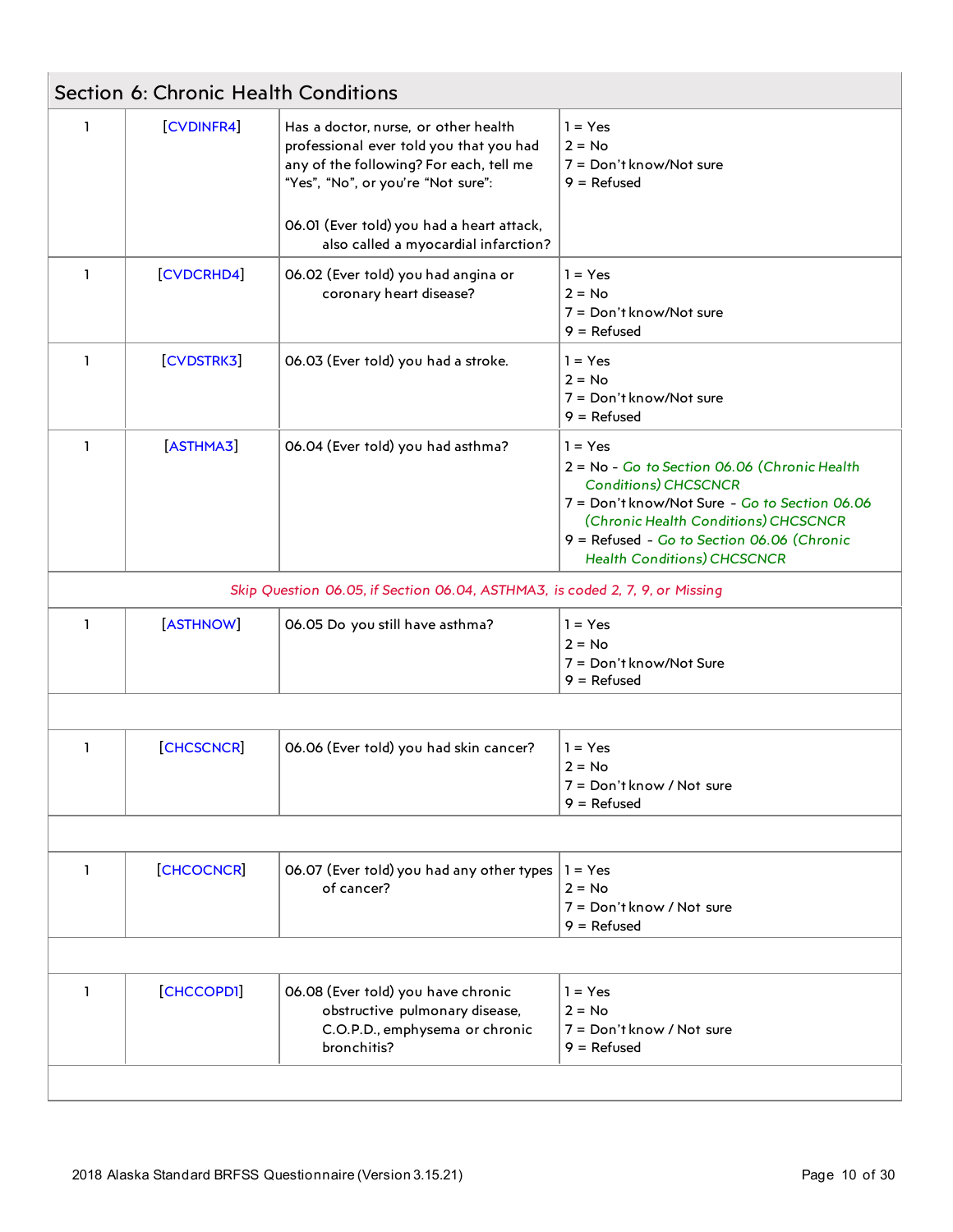<span id="page-10-0"></span>

| 1              | [HAVARTH3]             | 06.09 (Ever told) you have some form of<br>arthritis, rheumatoid arthritis, gout,<br>lupus, or fibromyalgia?<br>Note: Arthritis diagnoses include:<br>rheumatism, polymyalgia rheumatica;<br>osteoarthritis (not osteoporosis);<br>tendonitis, bursitis, bunion, tennis elbow;<br>carpal tunnel syndrome, tarsal tunnel<br>syndrome; joint infection, etc. | $1 = Yes$<br>$2 = No$<br>7 = Don't know/Not Sure<br>$9 =$ Refused                                                                                                                                                                                                                                                                                                                                                 |
|----------------|------------------------|------------------------------------------------------------------------------------------------------------------------------------------------------------------------------------------------------------------------------------------------------------------------------------------------------------------------------------------------------------|-------------------------------------------------------------------------------------------------------------------------------------------------------------------------------------------------------------------------------------------------------------------------------------------------------------------------------------------------------------------------------------------------------------------|
| 1              | [ADDEPEV2]             | 06.10 (Ever told) you have a depressive<br>disorder (including depression,<br>major depression, dysthymia, or<br>minor depression)?                                                                                                                                                                                                                        | $1 = Yes$<br>$2 = No$<br>7 = Don't know/Not sure<br>$9 =$ Refused                                                                                                                                                                                                                                                                                                                                                 |
| 1              | [CHCKDNYI]             | 06.11 (Ever told) you have kidney<br>disease?<br>Note: Do NOT include kidney stones,<br>bladder infection or incontinence.                                                                                                                                                                                                                                 | $1 = Yes$<br>$2 = No$<br>7 = Don't know / Not sure<br>$9 =$ Refused                                                                                                                                                                                                                                                                                                                                               |
| 1              | [DIABETE3]             | 06.12 (Ever told) you have diabetes<br>Note: If "Yes" and respondent is female,<br>ask "Was this only when you were<br>pregnant?". If Respondent says pre-<br>diabetes or borderline diabetes, use<br>response code 4.                                                                                                                                     | $1 = Yes$<br>2 = Yes, but female told only during pregnancy -<br>Go to Section 07.01 (Oral Health) LASTDEN4<br>3 = No - Go to Section 07.01 (Oral Health)<br>LASTDEN4<br>$4 = No$ , pre-diabetes or borderline diabetes - Go<br>to Section 07.01 (Oral Health) LASTDEN4<br>7 = Don't know/Not Sure - Go to Section 07.01<br>(Oral Health) LASTDEN4<br>9 = Refused - Go to Section 07.01 (Oral Health)<br>LASTDEN4 |
|                |                        | Skip Question 06.13, if Section 06.12, DIABETE3, is coded 2, 3, 4, 7, 9, or Missing                                                                                                                                                                                                                                                                        |                                                                                                                                                                                                                                                                                                                                                                                                                   |
| $\overline{2}$ | [DIABAGE2]             | 06.13 How old were you when you were<br>told you have diabetes?                                                                                                                                                                                                                                                                                            | $1-97$ = Age in years $[97 = 97$ and older]<br>98 = Don't know/Not sure<br>$99 =$ Refused                                                                                                                                                                                                                                                                                                                         |
|                | Section 7: Oral Health |                                                                                                                                                                                                                                                                                                                                                            |                                                                                                                                                                                                                                                                                                                                                                                                                   |
| 1              | [LASTDEN4]             | 07.01 Including all types of dentists, such<br>as orthodontists, oral surgeons, and<br>all other dental specialists, as well<br>as dental hygienists, how long has<br>it been since you last visited a<br>dentist or a dental clinic for any<br>reason?                                                                                                    | $1 =$ Within the past year (anytime less than $12$<br>months ago)<br>$2 =$ Within the past 2 years (1 year but less than 2<br>years ago)<br>$3$ = Within the past 5 years (2 years but less than<br>5 years ago)<br>$4 = 5$ or more years ago<br>7 = Don't know/Not sure<br>$8 =$ Never<br>$9 =$ Refused                                                                                                          |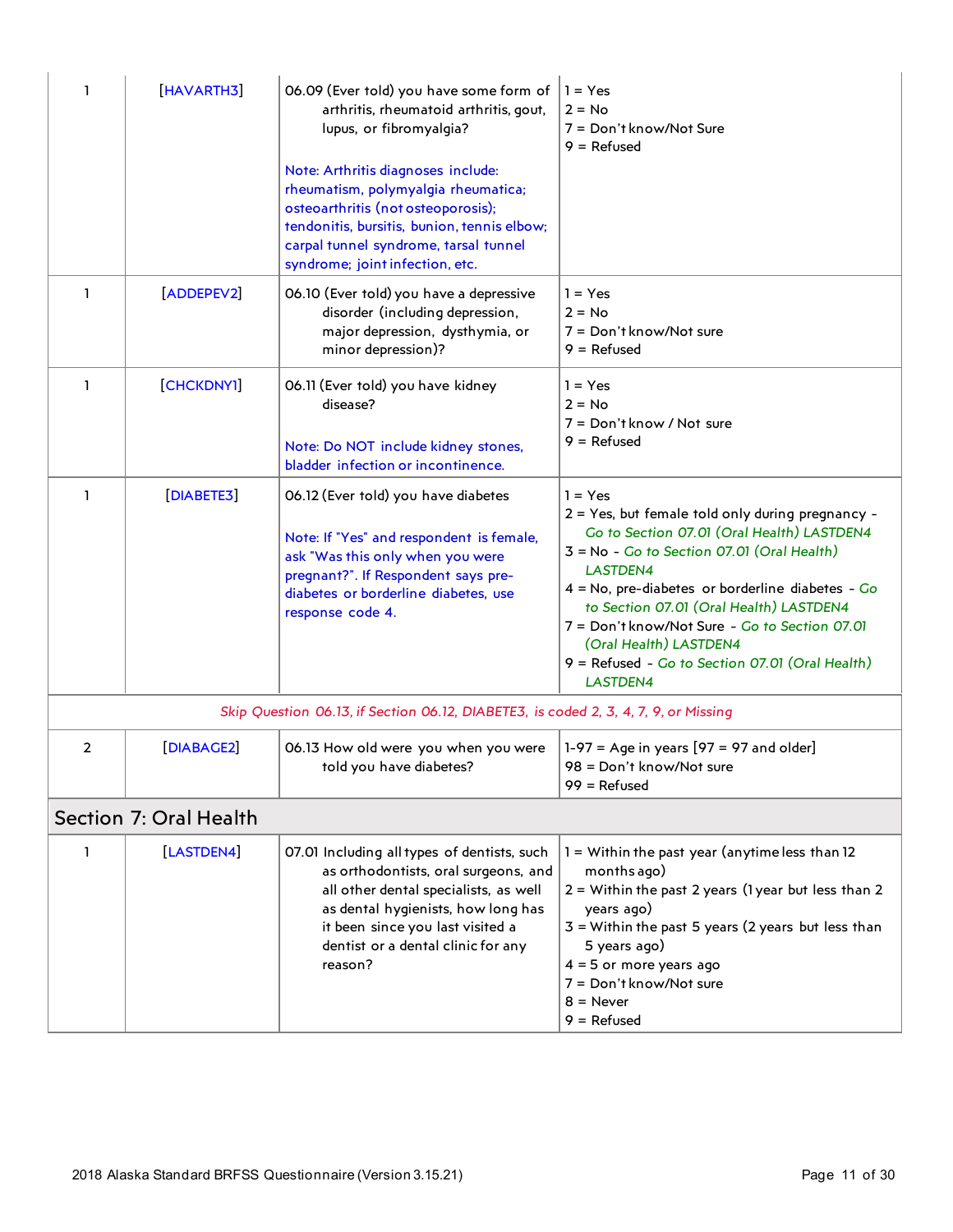<span id="page-11-0"></span>

| ı              | <b>RMVTETH4</b>         | 07.02 Not including teeth lost for injury<br>or orthodontics, how many of your<br>permanent teeth have been<br>removed because of tooth decay or $ 8 =$ None<br>gum disease?                                                                                                                                        | $1 = 1 to 5$<br>$2 = 6$ or more, but not all<br>$3 = AII$<br>7 = Don't know/Not sure<br>$9 =$ Refused                                                                                                                                                                                                                                                                                                                                                                                                                   |
|----------------|-------------------------|---------------------------------------------------------------------------------------------------------------------------------------------------------------------------------------------------------------------------------------------------------------------------------------------------------------------|-------------------------------------------------------------------------------------------------------------------------------------------------------------------------------------------------------------------------------------------------------------------------------------------------------------------------------------------------------------------------------------------------------------------------------------------------------------------------------------------------------------------------|
|                | Section 8: Demographics |                                                                                                                                                                                                                                                                                                                     |                                                                                                                                                                                                                                                                                                                                                                                                                                                                                                                         |
| $\mathbf{1}$   | <b>SEX1</b>             | 08.01 What is your sex? Was it                                                                                                                                                                                                                                                                                      | $1 = Male$<br>$2 =$ Female<br>7 = Don't know/Not Sure<br>$9 =$ Refused                                                                                                                                                                                                                                                                                                                                                                                                                                                  |
| $\overline{2}$ | <b>AGE</b>              | 08.02 What is your age?                                                                                                                                                                                                                                                                                             | $18-24 = Age 18 - 24$<br>$25-34 = Age 25 - 34$<br>$35-44 = Age 35 - 44$<br>$45-54 = Age 45 - 54$<br>$55-64 = Age 55 - 64$<br>$65-99 = Age 65$ or older<br>7 = Don't know/Not sure<br>$9 =$ Refused                                                                                                                                                                                                                                                                                                                      |
| 4              | [HISPANC3]              | 08.03 Are you Hispanic, Latino/a, or<br>Spanish origin?<br>One or more categories may be<br>selected.                                                                                                                                                                                                               | 1 = Mexican, Mexican American, Chicano/a<br>$2$ = Puerto Rican<br>$3 = Cuban$<br>4 = Another Hispanic, Latino/a, or Spanish origin<br>$5 = No$<br>7 = Don't know/Not Sure<br>12-4321 = Multiple responses<br>$9 =$ Refused                                                                                                                                                                                                                                                                                              |
| 28             | [MRACEI]                | 08.04 Which one or more of the<br>following would you say is your<br>race?<br>Select all that apply:<br>Note: If 40 (Asian) or 50 (Pacific Islander)<br>is selected read and code subcategories<br>underneath major heading.<br>Skip Question 08.05, if Section 08.04, MRACEI, has only one valid race code (10-60) | $10 = White$<br>20 = Black or African American<br>30 = American Indian or Alaska Native<br>$40 = Asian$<br>$41 =$ Asian Indian<br>$42 =$ Chinese<br>$43$ = Filipino<br>$44 =$ Japanese<br>$45 =$ Korean<br>$46$ = Vietnamese<br>$47 =$ Other Asian<br>50 = Pacific Islander<br>51 = Native Hawaiian<br>52 = Guamanian or Chamorro<br>$53 =$ Samoan<br>54 = Other Pacific Islander<br>$60 =$ Other<br>1020-6054535251 = Multiple responses<br>$88 = No$ additional choices<br>77 = Don't know/Not Sure<br>$99 =$ Refused |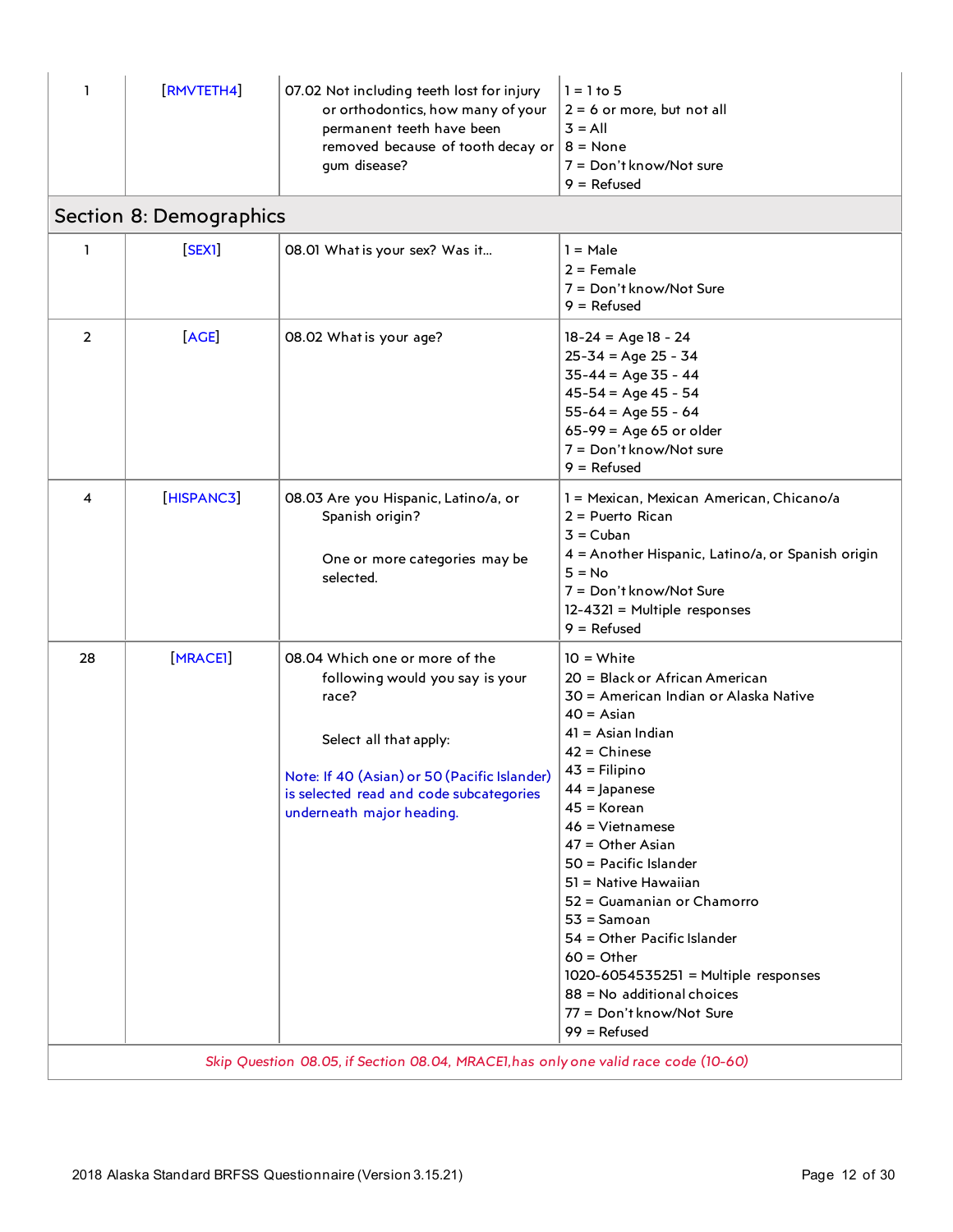| 2 | [ORACES]        | 08.05 Which one of these groups would<br>you say best represents your race?<br>Note: If 40 (Asian) or 50 (Pacific Islander)<br>is selected read and code subcategory<br>underneath major heading.                                                                                                                                                     | $10 = White$<br>20 = Black or African American<br>30 = American Indian or Alaska Native<br>$40 = Asian$<br>$41 =$ Asian Indian<br>$42 =$ Chinese<br>$43$ = Filipino<br>$44 =$ Japanese<br>$45 =$ Korean<br>$46$ = Vietnamese<br>$47 =$ Other Asian<br>$50$ = Pacific Islander<br>51 = Native Hawaiian<br>52 = Guamanian or Chamorro<br>$53 =$ Samoan<br>54 = Other Pacific Islander<br>$60 = Other$<br>77 = Don t know/Not Sure<br>$99 =$ Refused |
|---|-----------------|-------------------------------------------------------------------------------------------------------------------------------------------------------------------------------------------------------------------------------------------------------------------------------------------------------------------------------------------------------|---------------------------------------------------------------------------------------------------------------------------------------------------------------------------------------------------------------------------------------------------------------------------------------------------------------------------------------------------------------------------------------------------------------------------------------------------|
| 1 | <b>MARITALI</b> | 08.06 Are you: (marital status)                                                                                                                                                                                                                                                                                                                       | $1 =$ Married<br>$2 = Divorced$<br>$3 = Widowed$<br>$4 =$ Separated<br>$5$ = Never married<br>$6 = A$ member of an unmarried couple<br>$9 =$ Refused                                                                                                                                                                                                                                                                                              |
| 1 | <b>EDUCA</b>    | 08.07 What is the highest grade or year<br>of school you completed?<br>Expanded education options were added<br>for the Alaska BRFSS with approval from<br>the CDC (see Alaska-Added Questions<br>section)                                                                                                                                            | 1 = Never attended school or only kindergarten<br>$2 =$ Grades 1 through 8 (Elementary)<br>3 = Grades 9 through 11 (Some high school)<br>4 = Grade 12 or GED (High school graduate)<br>5 = College 1 year to 3 years (Some college or<br>technical school)<br>6 = College 4 years or more (College graduate)<br>$9 =$ Refused                                                                                                                     |
| ı | [RENTHOMI]      | 08.08 Do you own or rent your home?                                                                                                                                                                                                                                                                                                                   | $1 = Own$<br>$2 =$ Rent<br>$3 =$ Other arrangement<br>7 = Don't know/Not Sure<br>$9 =$ Refused                                                                                                                                                                                                                                                                                                                                                    |
| 3 | [CTYCODE2]      | 08.09 In what county do you currently<br>live?<br>Not asked of Alaska residents: Alaska<br>obtained approval in previous survey<br>years to remove this question. Alaska<br>does not have traditional counties, so<br>this question would not make sense to<br>survey respondents. Instead, AK DHSS<br>can geocode Alaska regions using zip<br>codes. | ANSI County Code (former FIPS code)<br>777 = Don't know/ Not sure<br>888 = County from another state (cell phone data<br>only)<br>$999 =$ Refused                                                                                                                                                                                                                                                                                                 |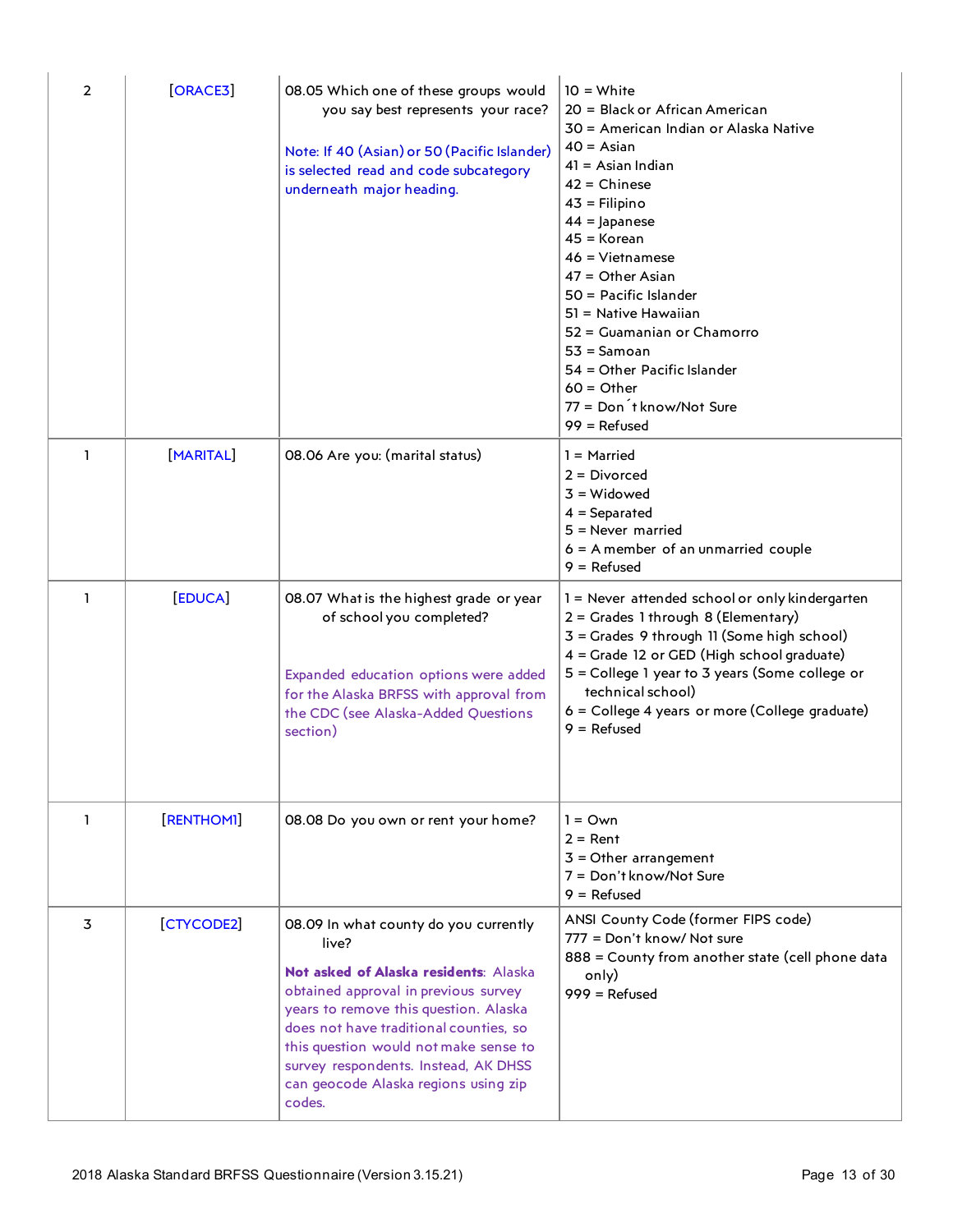| 5              | [ZIPCODE1]        | 08.10 What is the ZIP Code where you<br>currently live?                                                                                                                    | 1001-77776 = Zipcode<br>77778-99950 = Zipcode<br>77777 = Don't know/Not Sure<br>$99999 =$ Refused                                                                                                                                    |
|----------------|-------------------|----------------------------------------------------------------------------------------------------------------------------------------------------------------------------|--------------------------------------------------------------------------------------------------------------------------------------------------------------------------------------------------------------------------------------|
|                |                   | Skip Question 08.11, if QSTVER >= 20                                                                                                                                       |                                                                                                                                                                                                                                      |
| $\mathbf{1}$   | [NUMHHOL3]        | 08.11 Not including cell phones or<br>numbers used for computers, fax<br>machines or security systems, do<br>you have more than one telephone<br>number in your household? | $1 = Yes$<br>2 = No - Go to Section 08.13 (Demographics)<br><b>CPDEMOIB</b><br>7 = Don't know/Not sure - Go to Section 08.13<br>(Demographics) CPDEMO1B<br>9 = Refused - Go to Section 08.13<br>(Demographics) CPDEMOIB              |
|                |                   | Skip Question 08.12, if Section 08.11, NUMHHOL3, is coded 2, 7, 9, or Missing; or QSTVER >= 20                                                                             |                                                                                                                                                                                                                                      |
| 1              | [NUMPHON3]        | 08.12 How many of these telephone<br>numbers are residential numbers?                                                                                                      | $1-5$ = Residential telephone number(s)<br>$6$ = Residential telephone numbers $[6 = 6$ or<br>more]<br>$8 = None$<br>7 = Don't know/Not Sure<br>$9 =$ Refused                                                                        |
|                |                   | Skip Question 08.13, if QSTVER $>$ = 20                                                                                                                                    |                                                                                                                                                                                                                                      |
| ı              | [CPDEMOIB]        | 08.13 How many cell phones do you have $ 1-5 $ = Enter number (1-5)<br>for personal use?                                                                                   | $6 = Six or more$<br>$8 = None$<br>7 = Don't know/Not sure<br>$9 =$ Refused                                                                                                                                                          |
| ı              | [VETERAN3]        | 08.14 Have you ever served on active<br>duty in the United States Armed<br>Forces, either in the regular military<br>or in a National Guard or military<br>reserve unit?   | $1 = Yes$<br>$2 = No$<br>7 = Don't know/Not Sure<br>$9 =$ Refused                                                                                                                                                                    |
| 1              | <b>EMPLOY1</b>    | 08.15 Are you currently?                                                                                                                                                   | $1 =$ Employed for wages<br>$2 = Self$ -employed<br>$3 =$ Out of work for 1 year or more<br>$4 = Out of work for less than 1 year$<br>$5 = A$ homemaker<br>$6 = A$ student<br>$7 =$ Retired<br>$8 =$ Unable to work<br>$9 =$ Refused |
| $\overline{2}$ | <b>[CHILDREN]</b> | 08.16 How many children less than 18<br>years of age live in your<br>household?                                                                                            | $1-87 =$ Number of children<br>$88 = None$<br>$99 =$ Refused                                                                                                                                                                         |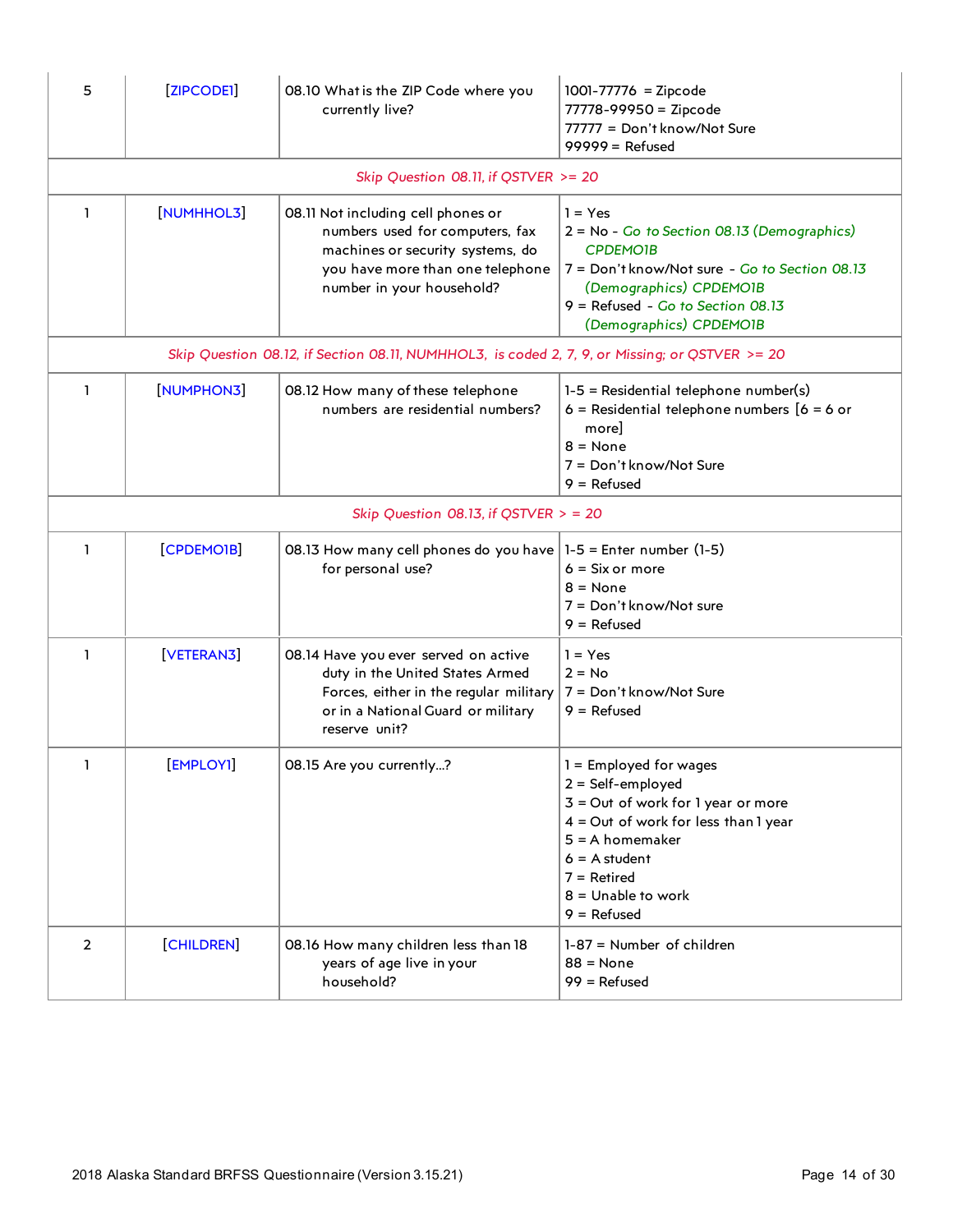| $\overline{2}$ | [INCOME2]    | 08.17 Is your annual household income<br>from all sources:                                                                                            | $1 =$ Less than \$10,000<br>$2 =$ Less than \$15,000 (\$10,000 to less than<br>\$15,000)                    |
|----------------|--------------|-------------------------------------------------------------------------------------------------------------------------------------------------------|-------------------------------------------------------------------------------------------------------------|
|                |              | Note: If respondent refuses at any<br>income level, code "Refused."                                                                                   | 3 = Less than \$20,000 (\$15,000 to less than<br>\$20,000)<br>4 = Less than \$25,000 (\$20,000 to less than |
|                |              | Higher income options were added for<br>the Alaska BRFSS with approval from the                                                                       | \$25,000)<br>5 = Less than \$35,000 (\$25,000 to less than                                                  |
|                |              | CDC (see Alaska-Added Questions<br>section)                                                                                                           | \$35,000)<br>$6 =$ Less than \$50,000 (\$35,000 to less than<br>\$50,000)                                   |
|                |              |                                                                                                                                                       | 7 = Less than \$75,000 (\$50,000 to less than<br>\$75,000)                                                  |
|                |              |                                                                                                                                                       | 77 = Don't know/Not sure<br>$99 =$ Refused                                                                  |
| 4              | [WEIGHT2]    | 08.18 About how much do you weigh<br>without shoes?                                                                                                   | $50-999$ = Weight (pounds)<br>$9000 - 9998 = Weight (kilograms)$<br>7777 = Don't know/Not sure              |
|                |              | Round fractions up.                                                                                                                                   | $9999 =$ Refused                                                                                            |
|                |              | Note: If respondent answers in metrics,<br>put a 9 in the first column                                                                                |                                                                                                             |
| 4              | [HEIGHT3]    | 08.19 About how tall are you without<br>shoes?                                                                                                        | $200-711$ = Height (ft/inches)<br>9000-9998 = Height (meters/centimeters)<br>7777 = Don't know/Not sure     |
|                |              | Round fractions down.                                                                                                                                 | $9999 =$ Refused                                                                                            |
|                |              | Note: If respondent answers in metrics,<br>put a 9 in the first column                                                                                |                                                                                                             |
|                |              | Skip Question 08.20, if Section 08.01, SEX1, is coded 1; or Section 08.02, AGE, is greater than 49                                                    |                                                                                                             |
| 1              | [PREGNANT]   | 08.20 To your knowledge, are you now<br>pregnant?                                                                                                     | $1 = Yes$<br>$2 = No$<br>7 = Don't know/Not Sure<br>$9 =$ Refused                                           |
| ı              | <b>DEAF</b>  | 08.21 Are you deaf or do you have<br>serious difficulty hearing?                                                                                      | $1 = Yes$<br>$2 = No$<br>7 = Don't know/Not Sure<br>$9 =$ Refused                                           |
| ı              | <b>BLIND</b> | 08.22 Are you blind or do you have<br>serious difficulty seeing, even<br>when wearing glasses?                                                        | $1 = Yes$<br>$2 = No$<br>7 = Don't know/Not Sure<br>$9 =$ Refused                                           |
| ı              | [DECIDE]     | 08.23 Because of a physical, mental, or<br>emotional condition, do you have<br>serious difficulty concentrating,<br>remembering, or making decisions? | $1 = Yes$<br>$2 = No$<br>7 = Don't know/Not Sure<br>$9 =$ Refused                                           |
| $\mathbf{1}$   | [DIFFWALK]   | 08.24 Do you have serious difficulty<br>walking or climbing stairs?                                                                                   | $1 = Yes$<br>$2 = No$<br>7 = Don't know/Not Sure<br>$9 =$ Refused                                           |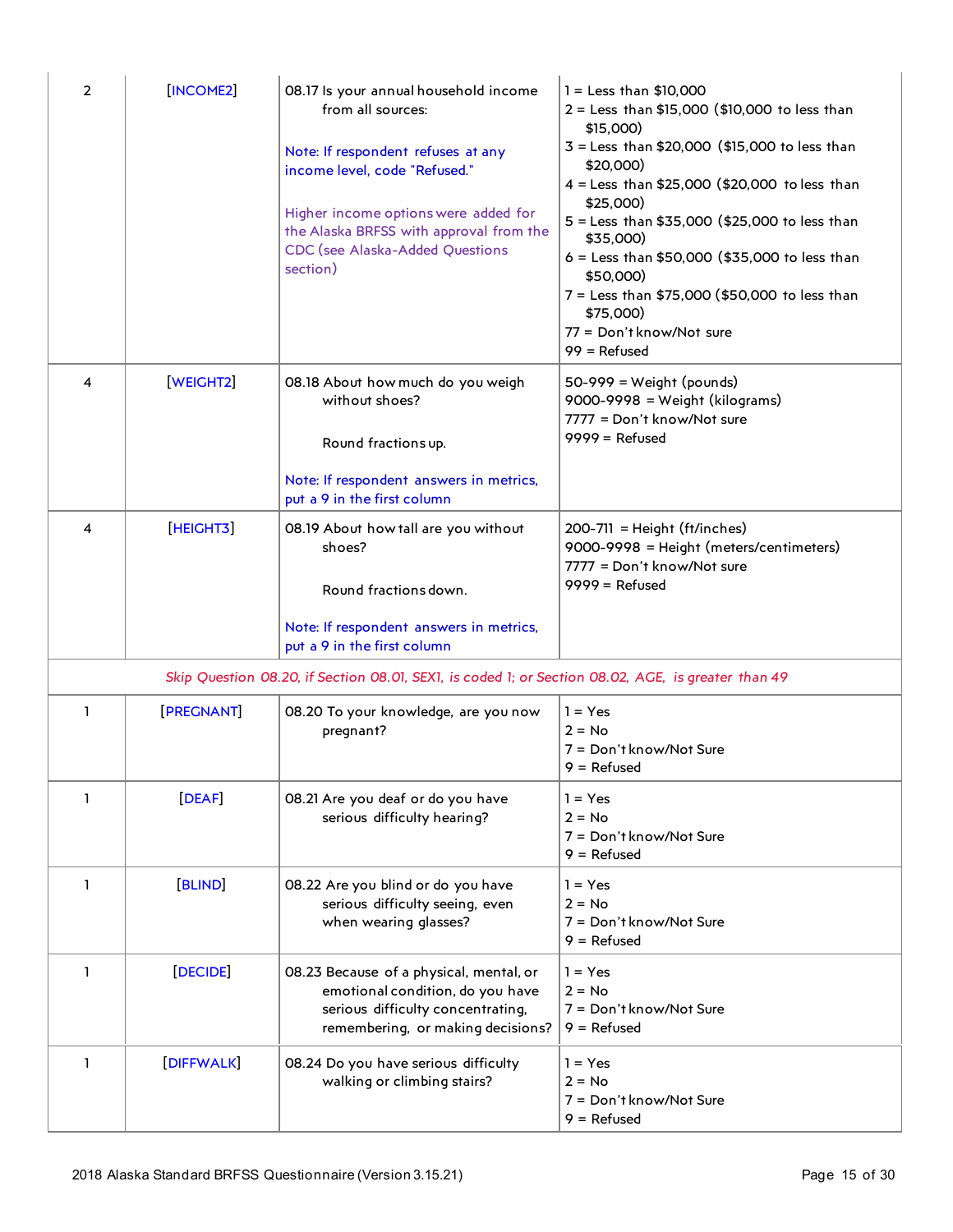<span id="page-15-0"></span>

| 1                                                                                                                                                                                         | [DIFFDRES]                    | 08.25 Do you have difficulty dressing or<br>bathing?                                                                                                                | $1 = Yes$<br>$2 = No$<br>7 = Don't know/Not Sure<br>$9 =$ Refused                                                                                                                                                                                              |
|-------------------------------------------------------------------------------------------------------------------------------------------------------------------------------------------|-------------------------------|---------------------------------------------------------------------------------------------------------------------------------------------------------------------|----------------------------------------------------------------------------------------------------------------------------------------------------------------------------------------------------------------------------------------------------------------|
| 1                                                                                                                                                                                         | [DIFFALON]                    | 08.26 Because of a physical, mental, or<br>emotional condition, do you have<br>difficulty doing errands alone such<br>as visiting a doctor s office or<br>shopping? | $1 = Yes$<br>$2 = No$<br>7 = Don't know/Not Sure<br>$9 =$ Refused                                                                                                                                                                                              |
|                                                                                                                                                                                           | <b>Section 9: Tobacco Use</b> |                                                                                                                                                                     |                                                                                                                                                                                                                                                                |
| 1                                                                                                                                                                                         | [SMOKE100]                    | 09.01 Have you smoked at least 100<br>cigarettes in your entire life?<br>$5$ packs = 100 cigarettes<br>Note:                                                        | $1 = Yes$<br>2 = No - Go to Section 09.05 (Tobacco Use)<br><b>USENOW3</b><br>7 = Don't know/Not Sure - Go to Section 09.05<br>(Tobacco Use) USENOW3<br>9 = Refused - Go to Section 09.05 (Tobacco Use)<br><b>USENOW3</b>                                       |
|                                                                                                                                                                                           |                               | Skip Question 09.02, if Section 09.01, SMOKE100, is coded 2, 7, 9, or Missing                                                                                       |                                                                                                                                                                                                                                                                |
| 1                                                                                                                                                                                         | [SMOKDAY2]                    | 09.02 Do you now smoke cigarettes<br>every day, some days, or not at all?                                                                                           | $1 = Every day$<br>$2 = Some days$<br>3 = Not at all - Go to Section 09.04 (Tobacco<br>Use) LASTSMK2<br>7 = Don t Know/Not Sure - Go to Section 09.05<br>(Tobacco Use) USENOW3<br>9 = Refused - Go to Section 09.05 (Tobacco Use)<br>USENOW3                   |
|                                                                                                                                                                                           |                               | ssing                                                                                                                                                               | Skip Question 09.03, if Section 09.01, SMOKE100, is coded 2, 7, 9, or Missing; or Section 09.02, SMOKDAY2, is coded 3, 7, 9, or Mi                                                                                                                             |
| 1                                                                                                                                                                                         | <b>STOPSMK2</b>               | 09.03 During the past 12 months, have<br>you stopped smoking for one day<br>or longer because you were trying<br>to quit smoking?                                   | 1 = Yes - Go to Section 09.05 (Tobacco Use)<br><b>USENOW3</b><br>2 = No - Go to Section 09.05 (Tobacco Use)<br>USENOW3<br>7 = Don't know/Not Sure - Go to Section 09.05<br>(Tobacco Use) USENOW3<br>9 = Refused - Go to Section 09.05 (Tobacco Use)<br>USENOW3 |
| Skip Question 09.04, if Section 09.01, SMOKE100, is coded 2, 7, 9, or Missing; or Section 09.02, SMOKDAY2, is coded 7, 9, or<br>Missing; or Section 09.03, STOPSMK2, is coded 1, 2, 7, 9; |                               |                                                                                                                                                                     |                                                                                                                                                                                                                                                                |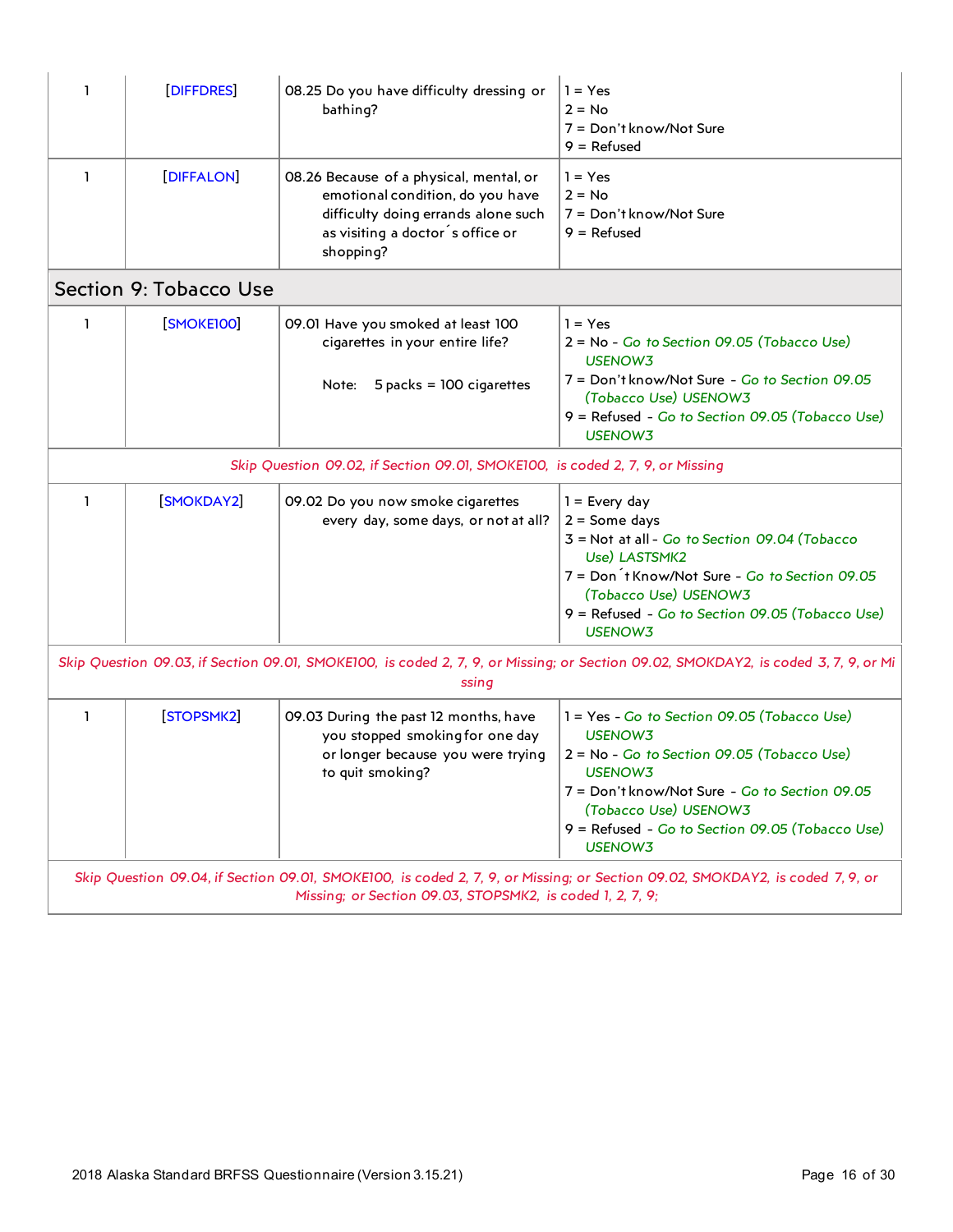| $\overline{2}$ | [LASTSMK2]                      | 09.04 How long has it been since you<br>last smoked a cigarette, even one<br>or two puffs?                                                                                                                                                                                                                                                                                                                                                                                                                                                 | $1 =$ Within the past month (less than 1 month ago)<br>$2 =$ Within the past 3 months (1 month but less<br>than 3 months ago)<br>$3$ = Within the past 6 months (3 months but less<br>than 6 months ago)<br>$4 =$ Within the past year (6 months but less than 1<br>year ago)<br>5 = Within the past 5 years (1 year but less than 5<br>years ago)<br>$6 =$ Within the past 10 years (5 years but less than<br>10 years ago)<br>$7 = 10$ years or more<br>$8$ = Never smoked regularly<br>77 = Don't know/Not sure<br>$99 =$ Refused |
|----------------|---------------------------------|--------------------------------------------------------------------------------------------------------------------------------------------------------------------------------------------------------------------------------------------------------------------------------------------------------------------------------------------------------------------------------------------------------------------------------------------------------------------------------------------------------------------------------------------|--------------------------------------------------------------------------------------------------------------------------------------------------------------------------------------------------------------------------------------------------------------------------------------------------------------------------------------------------------------------------------------------------------------------------------------------------------------------------------------------------------------------------------------|
| 1              | [USENOW3]                       | 09.05 Do you currently use chewing<br>tobacco, snuff, snus, or iq'mik every<br>day, some days, or not at all?<br>Snus (rhymes with goose)<br>Note: Snus (Swedish for snuff) is a moist<br>smokeless tobacco, usually sold in small<br>pouches that are placed under the lip<br>against the gum. $Iq'mik$ (also known as<br>blackbull) is a form of smokeless tobacco<br>that is chewed. It is made by mixing fire-<br>cured to baccoleaves and "punk ash",<br>which is the ash generated by burning a<br>fungus that grows on birch trees. | $1 = Every day$<br>$2 = Some days$<br>$3 = Not at all$<br>7 = Don't know/Not Sure<br>$9 =$ Refused                                                                                                                                                                                                                                                                                                                                                                                                                                   |
|                | Section 10: Alcohol Consumption |                                                                                                                                                                                                                                                                                                                                                                                                                                                                                                                                            |                                                                                                                                                                                                                                                                                                                                                                                                                                                                                                                                      |
| 3              | [ALCDAY5]                       | 10.01 During the past 30 days, how many<br>days per week or per month did<br>you have at least one drink of any<br>alcoholic beverage such as beer,<br>wine, a malt beverage or liquor?                                                                                                                                                                                                                                                                                                                                                    | $101-107$ = Days per week<br>$201-230$ = Days in past 30 days<br>888 = No drinks in past 30 days - Go to Section<br>11.01 (Immunization) FLUSHOT6<br>777 = Don't know/Not sure - Go to Section 11.01<br>(Immunization) FLUSHOT6<br>999 = Refused - Go to Section 11.01<br>(Immunization) FLUSHOT6                                                                                                                                                                                                                                    |
|                |                                 | Skip Question 10.02, if Section 10.01, ALCDAY5, is coded 888, 777, or 999;                                                                                                                                                                                                                                                                                                                                                                                                                                                                 |                                                                                                                                                                                                                                                                                                                                                                                                                                                                                                                                      |
| $\overline{2}$ | <b>AVEDRNK2</b>                 | 10.02 One drink is equivalent to a 12-<br>ounce beer, a 5-ounce glass of<br>wine, or a drink with one shot of<br>liquor. During the past 30 days, on<br>the days when you drank, about<br>how many drinks did you drink on<br>the average?<br>Note: A 40 ounce beer would count as 3<br>drinks, or a cocktail drink with 2 shots<br>would count as 2 drinks.                                                                                                                                                                               | $1-76 =$ Number of drinks<br>$78-98$ = Number of drinks<br>77 = Don't know/Not sure<br>$99 =$ Refused                                                                                                                                                                                                                                                                                                                                                                                                                                |

<span id="page-16-0"></span> $\mathbf{r}$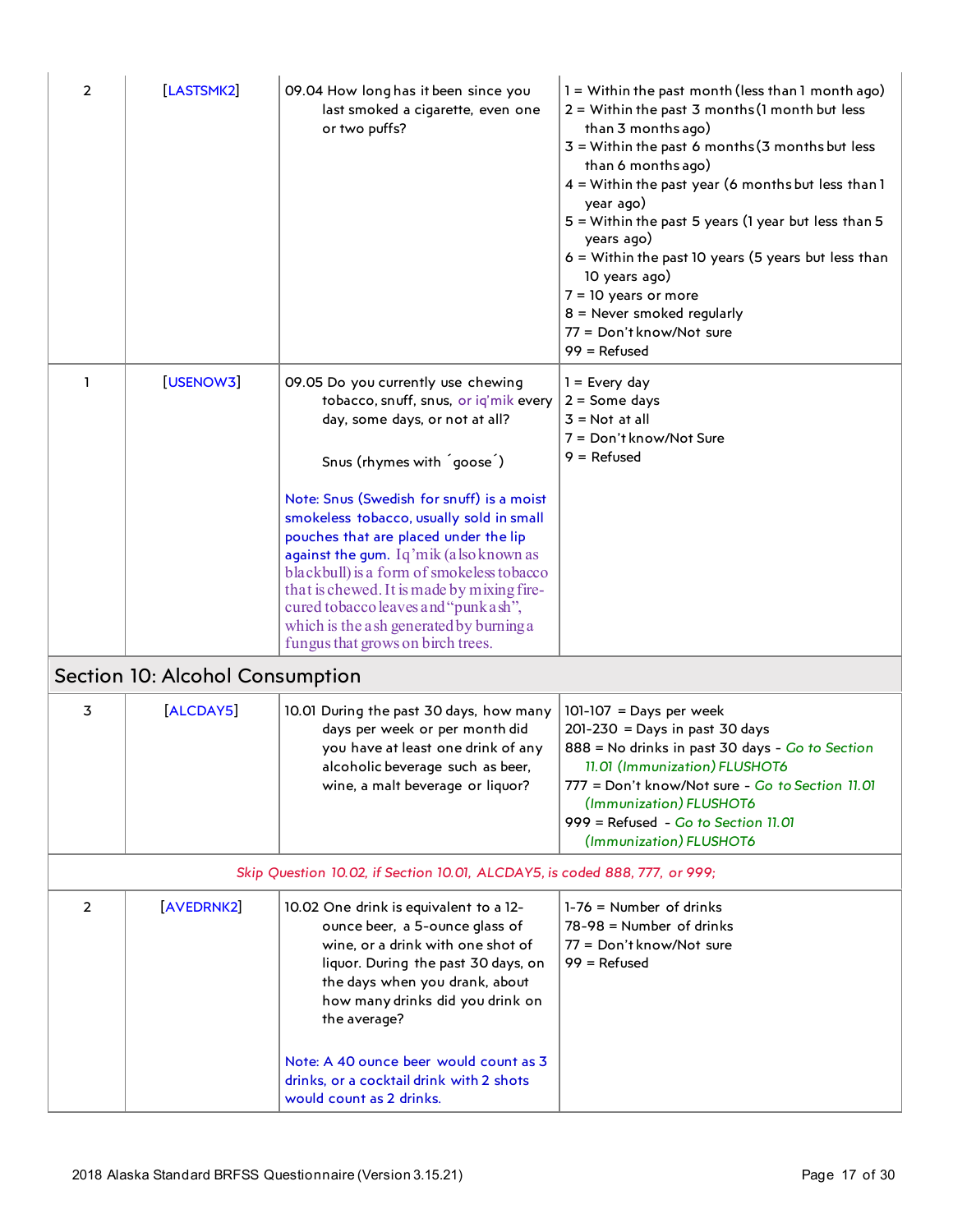<span id="page-17-0"></span>

|                |                          | Skip Question 10.03, if Section 10.01, ALCDAY5, is coded 888, 777, or 999;                                                                                                                                                                                                  |                                                                                                                                                                                                                                                                                                                                                                                                                                                                                                                 |
|----------------|--------------------------|-----------------------------------------------------------------------------------------------------------------------------------------------------------------------------------------------------------------------------------------------------------------------------|-----------------------------------------------------------------------------------------------------------------------------------------------------------------------------------------------------------------------------------------------------------------------------------------------------------------------------------------------------------------------------------------------------------------------------------------------------------------------------------------------------------------|
| $\overline{2}$ | [DRNK3GE5]               | 10.03 Considering all types of alcoholic<br>beverages, how many times during<br>the past 30 days did you have 5 or<br>more drinks for men or 4 or more<br>drinks for women on an occasion?                                                                                  | $1-76$ = Number of Times<br>$88 = None$<br>77 = Don't know/Not Sure<br>$99 =$ Refused                                                                                                                                                                                                                                                                                                                                                                                                                           |
|                |                          | Skip Question 10.04, if Section 10.01, ALCDAY5, is coded 888, 777, or 999;                                                                                                                                                                                                  |                                                                                                                                                                                                                                                                                                                                                                                                                                                                                                                 |
| 2              | [MAXDRNKS]               | 10.04 During the past 30 days, what is<br>the largest number of drinks you<br>had on any occasion?                                                                                                                                                                          | $1-76$ = Number of drinks<br>77 = Don't know/Not sure<br>$99 =$ Refused                                                                                                                                                                                                                                                                                                                                                                                                                                         |
|                | Section 11: Immunization |                                                                                                                                                                                                                                                                             |                                                                                                                                                                                                                                                                                                                                                                                                                                                                                                                 |
| 1              | [FLUSHOT6]               | 11.01 During the past 12 months, have you<br>that was sprayed in your nose?<br>Note: A new flu shot came out in 2011<br>that injects vaccine into the skin with a<br>very small needle. It is called Fluzone<br>Intradermal vaccine. This is also<br>considered a flu shot. | $1 = Yes$<br>had either a flu shot or a flu vaccine $2 = No - Co$ to Section 11.04 (Immunization)<br>PNEUVAC4<br>7 = Don't know/Not Sure - Go to Section 11.04<br>(Immunization) PNEUVAC4<br>9 = Refused - Go to Section 11.04 (Immunization)<br>PNEUVAC4                                                                                                                                                                                                                                                       |
|                |                          | Skip Question 11.02, if Section 11.01, FLUSHOT6, is coded 2, 7, or 9                                                                                                                                                                                                        |                                                                                                                                                                                                                                                                                                                                                                                                                                                                                                                 |
| 6              | [FLSHTMY2]               | 11.02 During what month and year did<br>you receive your most recent flu<br>shot injected into your arm or flu<br>vaccine that was sprayed in your<br>nose?                                                                                                                 | 12017-122018 = Month / Year<br>777777 = Don't know/Not Sure<br>$999999 =$ Refused                                                                                                                                                                                                                                                                                                                                                                                                                               |
|                |                          | Skip Question 11.03, if Section 11.01, FLUSHOT6, is coded 2, 7, or 9                                                                                                                                                                                                        |                                                                                                                                                                                                                                                                                                                                                                                                                                                                                                                 |
| $\overline{2}$ | [IMFVPLAC]               | 11.03 At what kind of place did you get<br>your last flu shot or vaccine?                                                                                                                                                                                                   | $1 = A$ doctor $s$ office or health maintenance<br>organization (HMO)<br>$2 = A$ health department<br>$3$ = Another type of clinic or health center (a<br>community health center)<br>$4 = A$ senior, recreation, or community center<br>5 = A store (supermarket, drug store)<br>$6 = A$ hospital (inpatient)<br>$7 = An emergency room$<br>$8 = Workplace$<br>$9 =$ Some other kind of place<br>10 = Received vaccination in Canada/Mexico<br>$11 = A$ school<br>77 = Don't know / Not sure<br>$99 =$ Refused |
| ı              | <b>PNEUVAC4</b>          | 11.04 Have you ever had a pneumonia<br>shot also known as a<br>pneumococcal vaccine?                                                                                                                                                                                        | $1 = Yes$<br>$2 = No$<br>7 = Don't know/Not Sure<br>$9 =$ Refused                                                                                                                                                                                                                                                                                                                                                                                                                                               |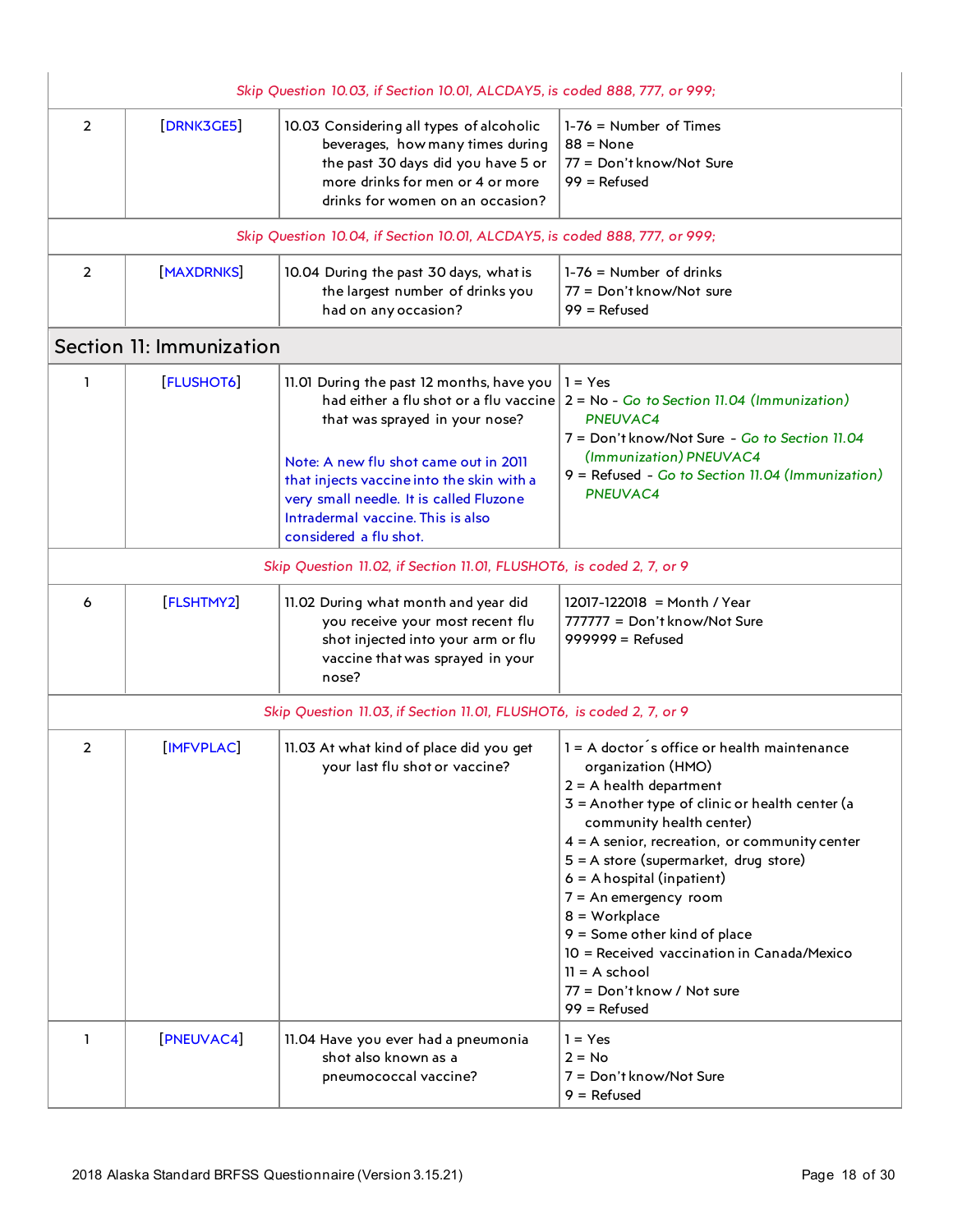<span id="page-18-2"></span><span id="page-18-1"></span><span id="page-18-0"></span>

| <b>Section 12: Falls</b> |                                                         |                                                                                                                                                                                                                            |                                                                                                                                                                                                                                                                                                                                             |  |
|--------------------------|---------------------------------------------------------|----------------------------------------------------------------------------------------------------------------------------------------------------------------------------------------------------------------------------|---------------------------------------------------------------------------------------------------------------------------------------------------------------------------------------------------------------------------------------------------------------------------------------------------------------------------------------------|--|
|                          |                                                         | Skip Question 12.01, if Section 08.02, AGE, coded 18-44                                                                                                                                                                    |                                                                                                                                                                                                                                                                                                                                             |  |
| $\overline{2}$           | <b>FALL12MN</b>                                         | 12.01 In the past 12 months, how many<br>times have you fallen?<br><b>INTERVIEWER NOTE: By a fall, we</b><br>mean when a person unintentionally<br>comes to rest on the ground or another<br>lower level.                  | $1-76$ = Number of times $[76=76$ or more]<br>88 = None - Go to Section 13.01 (Seatbelt Use and<br>Drinking and Driving) SEATBELT<br>77 = Don't know/Not Sure - Go to Section 13.01<br>(Seatbelt Use and Drinking and Driving)<br><b>SEATBELT</b><br>99 = Refused - Go to Section 13.01 (Seatbelt Use<br>and Drinking and Driving) SEATBELT |  |
|                          |                                                         |                                                                                                                                                                                                                            | Skip Question 12.02, if Section 08.02, AGE, coded 18-44; or Section 12.01, FALL3MN2, is coded 77, 88, 99 or Missing                                                                                                                                                                                                                         |  |
| $\overline{2}$           | [FALLINJ3]                                              | 12.02 Did this fall cause an injury? (If only<br>one fall Q12.01).<br>How many of these falls caused an injury<br>that limited your regular activities<br>for at least a day?<br><b>INTERVIEWER NOTE: By an injury, we</b> | $1-76$ = Number of falls $[76=76$ or more]<br>$88 = None$<br>77 = Don't know/Not Sure<br>$99 =$ Refused                                                                                                                                                                                                                                     |  |
|                          |                                                         | mean the fall caused you to limit your<br>regular activities for at least a day or to go<br>see a doctor.                                                                                                                  |                                                                                                                                                                                                                                                                                                                                             |  |
|                          |                                                         | Section 13: Seatbelt Use and Drinking and Driving                                                                                                                                                                          |                                                                                                                                                                                                                                                                                                                                             |  |
| 1                        | [SEATBELT]                                              | 13.01 How often do you use seat belts<br>when you drive or ride in a car?<br>Would you say-                                                                                                                                | $1 =$ Always<br>$2 =$ Nearly always<br>$3 =$ Sometimes<br>$4 =$ Seldom<br>$5 =$ Never<br>7 = Don't know/Not sure<br>$8$ = Never drive or ride in a car - Go to Section<br>14.1 (Breast and Cervical Cancer Screening)<br><b>HADMAM</b><br>$9 =$ Refused                                                                                     |  |
|                          |                                                         | Skip Question 13.02, if Section 10.01, ALCDAY5, is coded 888 or: Section 13.01, SEATBELT, is coded 8                                                                                                                       |                                                                                                                                                                                                                                                                                                                                             |  |
| 2                        | [DRNKDRI2]                                              | 13.02 During the past 30 days, how many<br>times have you driven when you've<br>had perhaps too much to drink?                                                                                                             | $1-76$ = Number of times<br>$88 = None$<br>77 = Don't know/Not sure<br>$99 =$ Refused                                                                                                                                                                                                                                                       |  |
|                          |                                                         | Section 14: Breast and Cervical Cancer Screening                                                                                                                                                                           |                                                                                                                                                                                                                                                                                                                                             |  |
|                          | Skip Question 14.01, if Section 08.01, SEX1, is coded 1 |                                                                                                                                                                                                                            |                                                                                                                                                                                                                                                                                                                                             |  |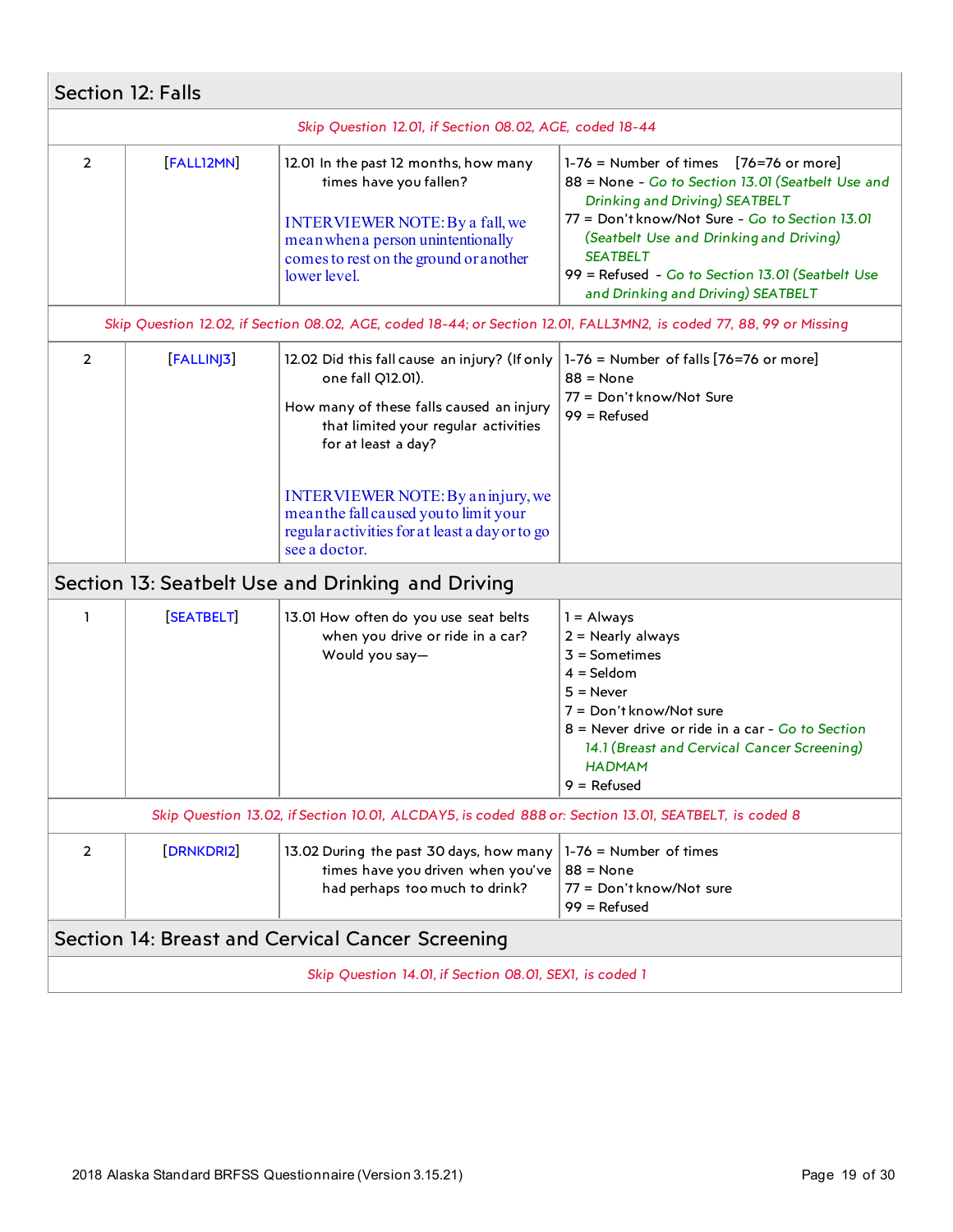| ı | [HADMAM]   | 14.01 Have you ever had a mammogram?                                                                                                | $1 = Yes$<br>2 = No - Go to Section 14.03 (Breast and Cervical<br>Cancer Screening) HADPAP2<br>7 = Don't know/Not sure - Go to Section 14.03<br>(Breast and Cervical Cancer Screening)<br>HADPAP2<br>9 = Refused - Go to Section 14.03 (Breast and<br>Cervical Cancer Screening) HADPAP2                                                                                                                    |
|---|------------|-------------------------------------------------------------------------------------------------------------------------------------|-------------------------------------------------------------------------------------------------------------------------------------------------------------------------------------------------------------------------------------------------------------------------------------------------------------------------------------------------------------------------------------------------------------|
|   |            | Skip Question 14.02, if Section 08.01, SEX1, is coded 1; or Module 14.01, HADMAM, is coded 2, 7, 9, or Missing                      |                                                                                                                                                                                                                                                                                                                                                                                                             |
| L | [HOWLONG]  | your last mammogram?                                                                                                                | 14.02 How long has it been since you had $ 1 =$ Within the past year (anytime less than 12<br>months ago)<br>$2 =$ Within the past 2 years (1 year but less than 2<br>years ago)<br>$3$ = Within the past $3$ years (2 years but less than<br>3 years ago)<br>$4$ = Within the past 5 years (3 years but less than<br>5 years ago)<br>$5 = 5$ or more years ago<br>7 = Don't know/Not sure<br>$9 =$ Refused |
|   |            | Skip Question 14.03, if Section 08.01, SEX1, is coded 1                                                                             |                                                                                                                                                                                                                                                                                                                                                                                                             |
| ı | [HADPAP2]  | 14.03 Have you ever had a Pap test?                                                                                                 | $1 = Yes$<br>2 = No - Go to Section 14.05 (Breast and Cervical<br>Cancer Screening) HPVTEST<br>7 = Don't know/Not sure - Go to Section 14.05<br>(Breast and Cervical Cancer Screening)<br><b>HPVTEST</b><br>9 = Refused - Go to Section 14.05 (Breast and<br>Cervical Cancer Screening) HPVTEST                                                                                                             |
|   |            | Skip Question 14.04, if Section 08.01, SEX1, is coded 1; or Section 14.03, HADPAP2, is coded 2, 7, 9, or Missing                    |                                                                                                                                                                                                                                                                                                                                                                                                             |
| L | [LASTPAP2] | your last Pap test?                                                                                                                 | 14.04 How long has it been since you had $ 1 =$ Within the past year (anytime less than 12<br>months ago)<br>2 = Within the past 2 years (1 year but less than 2<br>years ago)<br>$3$ = Within the past $3$ years (2 years but less than<br>3 years ago)<br>$4 =$ Within the past 5 years (3 years but less than<br>5 years ago)<br>$5 = 5$ or more years ago<br>7 = Don't know/Not sure<br>$9 =$ Refused   |
|   |            | Skip Question 14.05, if Section 08.01, SEX1, is coded 1                                                                             |                                                                                                                                                                                                                                                                                                                                                                                                             |
| 1 | [HPVTEST]  | 14.05 An H.P.V. test is sometimes given<br>with the Pap test for cervical<br>cancer screening. Have you ever<br>had an H.P.V. test? | $1 = Yes$<br>2 = No - Go to Section 14.07 (Breast and Cervical<br>Cancer Screening) HADHYST2<br>7 = Don't know/Not Sure - Go to Section 14.07<br>(Breast and Cervical Cancer Screening)<br><b>HADHYST2</b><br>9 = Refused - Go to Section 14.07 (Breast and<br>Cervical Cancer Screening) HADHYST2                                                                                                          |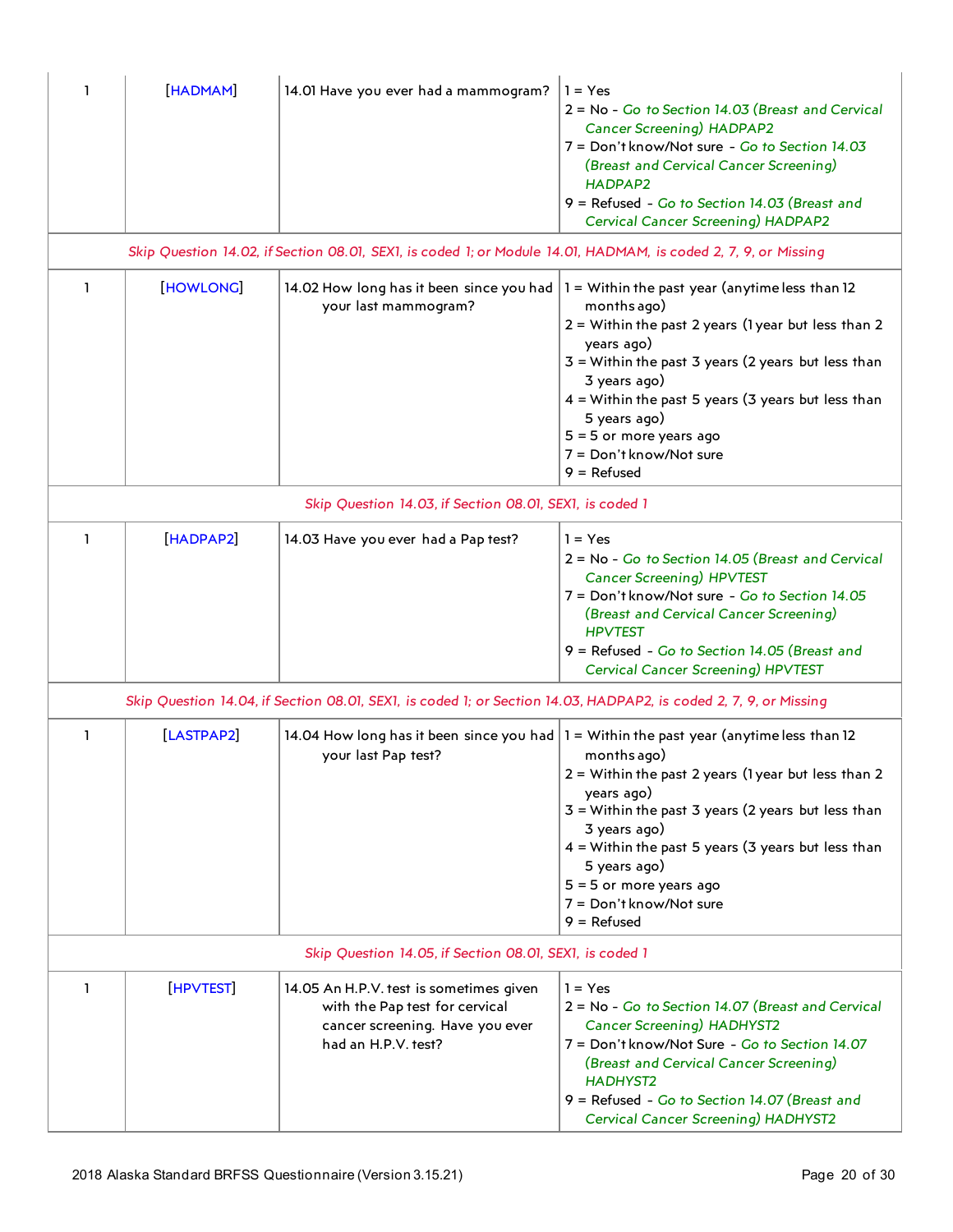<span id="page-20-0"></span>

|              |                                       | Skip Question 14.06, if Section 08.01, SEX1, is coded 1; or Module 14.05, HPVTEST, is coded 2, 7, 9 or Missing                                                 |                                                                                                                                                                                                                                                                                                                                                                                                             |
|--------------|---------------------------------------|----------------------------------------------------------------------------------------------------------------------------------------------------------------|-------------------------------------------------------------------------------------------------------------------------------------------------------------------------------------------------------------------------------------------------------------------------------------------------------------------------------------------------------------------------------------------------------------|
| L            | [HPLSTTST]                            | your last H.P.V. test?                                                                                                                                         | 14.06 How long has it been since you had $ 1 =$ Within the past year (anytime less than 12<br>months ago)<br>$2 =$ Within the past 2 years (1 year but less than 2<br>years ago)<br>$3$ = Within the past $3$ years (2 years but less than<br>3 years ago)<br>$4 =$ Within the past 5 years (3 years but less than<br>5 years ago)<br>$5 = 5$ or more years ago<br>7 = Don't know/Not Sure<br>$9 =$ Refused |
|              |                                       | Skip Question 14.07, if Section 08.01, SEX1, is coded 1; or Section 08.20, PREGNANT, is coded 1                                                                |                                                                                                                                                                                                                                                                                                                                                                                                             |
| 1            | <b>HADHYST2</b>                       | 14.07 Have you had a hysterectomy?<br>Note: A hysterectomy is an operation to<br>remove the uterus (womb).                                                     | $1 = Yes$<br>$2 = No$<br>7 = Don't know/Not sure<br>$9 =$ Refused                                                                                                                                                                                                                                                                                                                                           |
|              | Section 15: Prostate Cancer Screening |                                                                                                                                                                |                                                                                                                                                                                                                                                                                                                                                                                                             |
|              |                                       | Skip Question 15.01, if Section 08.02, AGE, is less than 40; or Section 08.01, SEX1, is coded 2;                                                               |                                                                                                                                                                                                                                                                                                                                                                                                             |
| $\mathbf{1}$ | <b>PCPSAAD3</b>                       | 15.01 Has a doctor, nurse, or other health<br>professional ever talked with you<br>about the advantages of the<br>Prostate-Specific Antigen or P.S.A.<br>test? | $1 = Yes$<br>$2 = No$<br>7 = Don't know/Not Sure<br>$9 =$ Refused                                                                                                                                                                                                                                                                                                                                           |
|              |                                       | Skip Question 15.02, if Section 08.02, AGE, is less than 40; or Section 08.01, SEX1, is coded 2                                                                |                                                                                                                                                                                                                                                                                                                                                                                                             |
| 1            | [PCPSADII]                            | 15.02 Has a doctor, nurse, or other health $ 1 = Yes$<br>professional ever talked with you<br>about the disadvantages of the<br>P.S.A. test?                   | $2 = No$<br>7 = Don't know/Not Sure<br>$9 =$ Refused                                                                                                                                                                                                                                                                                                                                                        |
|              |                                       | Skip Question 15.03, if Section 08.02, AGE, is less than 40; or Section 08.01, SEX1, is coded 2;                                                               |                                                                                                                                                                                                                                                                                                                                                                                                             |
| ı            | [PCPSARE1]                            | 15.03 Has a doctor, nurse, or other health<br>professional ever recommended<br>that you have a P.S.A. test?                                                    | $1 = Yes$<br>$2 = No$<br>7 = Don't know/Not Sure<br>$9 =$ Refused                                                                                                                                                                                                                                                                                                                                           |
|              |                                       | Skip Question 15.04, if Section 08.02, AGE, is less than 40; or Section 08.01, SEX1, is coded 2;                                                               |                                                                                                                                                                                                                                                                                                                                                                                                             |
| L            | [PSATESTI]                            | 15.04 Have you ever HAD a P.S.A. test?                                                                                                                         | $1 = Yes$<br>2 = No - Go to Section 16.1 (Colorectal Cancer<br>Screening) BLDSTOOL<br>7 = Don't know/Not Sure - Go to Section 16.1<br>(Colorectal Cancer Screening) BLDSTOOL<br>9 = Refused - Go to Section 16.1 (Colorectal<br>Cancer Screening) BLDSTOOL                                                                                                                                                  |
|              |                                       | 2, 7, 9, or Missing                                                                                                                                            | Skip Question 15.05, if Section 08.02, AGE, is less than 40; or Section 08.01, SEX1, is coded 2; or Section 15.04, PSATESTI, is coded,                                                                                                                                                                                                                                                                      |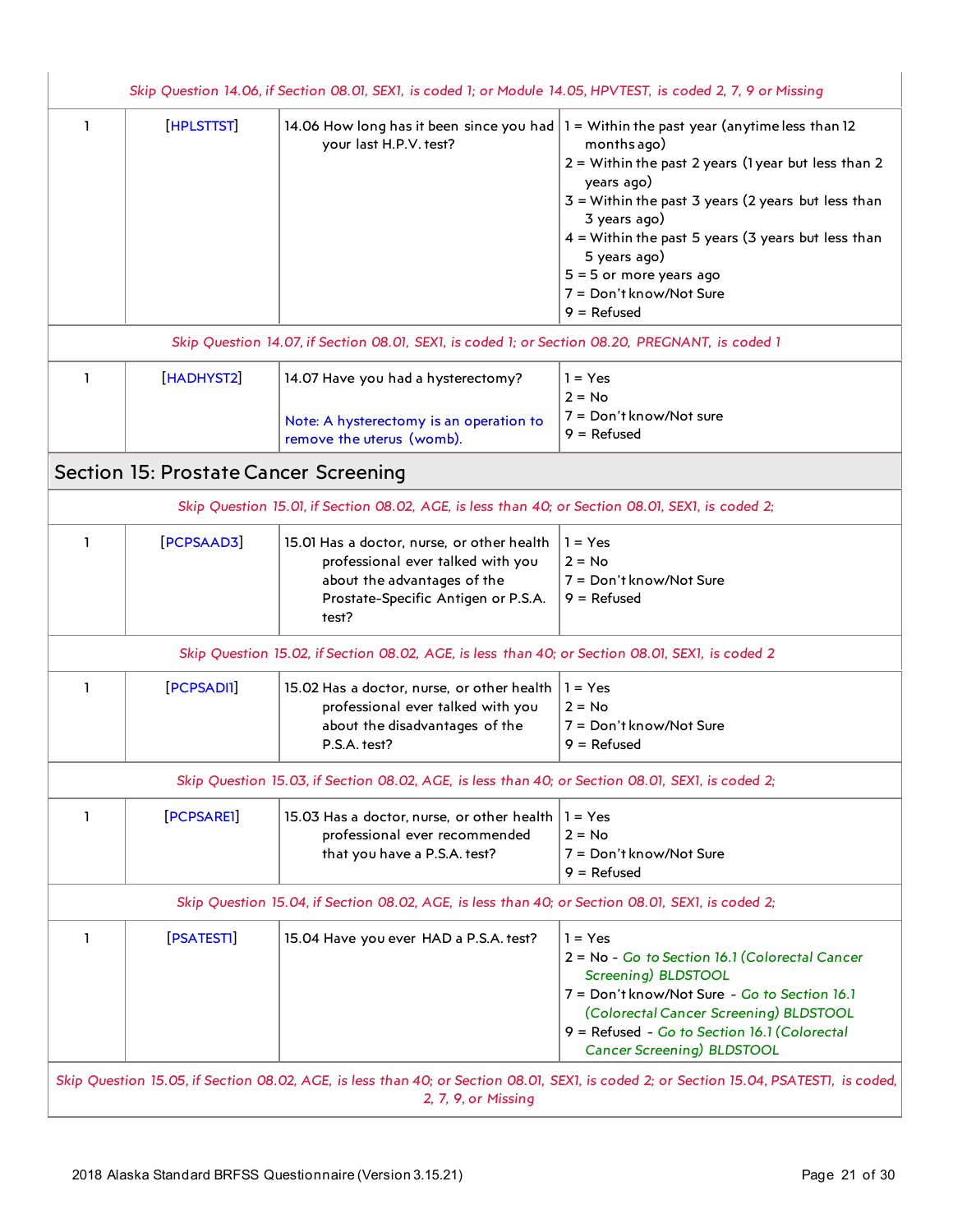<span id="page-21-0"></span>

| ı            | [PSATIME]  | your last P.S.A. test?                                                                                                                                                                                          | 15.05 How long has it been since you had $1 = Wi$ thin the past year (anytime less than 12<br>months ago)<br>$2 =$ Within the past 2 years (1 year but less than 2<br>years ago)<br>$3$ = Within the past $3$ years (2 years but less than<br>3 years ago)<br>$4 =$ Within the past 5 years (3 years but less than<br>5 years ago)<br>$5 = 5$ or more years ago<br>7 = Don't know/Not Sure<br>$9 =$ Refused |
|--------------|------------|-----------------------------------------------------------------------------------------------------------------------------------------------------------------------------------------------------------------|-------------------------------------------------------------------------------------------------------------------------------------------------------------------------------------------------------------------------------------------------------------------------------------------------------------------------------------------------------------------------------------------------------------|
|              |            |                                                                                                                                                                                                                 |                                                                                                                                                                                                                                                                                                                                                                                                             |
|              | [PCPSARS1] | 15.06 What was the MAIN reason you<br>had this P.S.A. test - was it ?                                                                                                                                           | $1 = Part of a routine exam$<br>$2$ = Because of a prostate problem<br>$3$ = Because of a family history of prostate cancer<br>4 = Because you were told you had prostate<br>cancer<br>$5 =$ Some other reason<br>7 = Don't know/Not Sure<br>$9 =$ Refused                                                                                                                                                  |
|              |            | Section 16: Colorectal Cancer Screening                                                                                                                                                                         |                                                                                                                                                                                                                                                                                                                                                                                                             |
|              |            | Skip Question 16.01, if Section 08.02, AGE, is less than 50                                                                                                                                                     |                                                                                                                                                                                                                                                                                                                                                                                                             |
| 1            | [BLDSTOOL] | 16.01 A blood stool test is a test that may<br>use a special kit at home to<br>determine whether the stool<br>contains blood. Have you ever had<br>this test using a home kit?                                  | $1 = Yes$<br>2 = No - Go to Section 16.03 (Colorectal Cancer<br>Screening) HADSIGM3<br>7 = Don't know/Not Sure - Go to Section 16.03<br>(Colorectal Cancer Screening) HADSIGM3<br>9 = Refused - Go to Section 16.03 (Colorectal<br>Cancer Screening) HADSIGM3                                                                                                                                               |
|              |            |                                                                                                                                                                                                                 | Skip Question 16.02, if Section 08.02, AGE, is less than 50; or Section 16.01, BLDSTOOL, is coded 2, 7, 9, or Missing                                                                                                                                                                                                                                                                                       |
| 1            | [LSTBLDS3] | your last blood stool test using a<br>home kit?                                                                                                                                                                 | 16.02 How long has it been since you had $ 1 =$ Within the past year (anytime less than 12<br>months ago)<br>$2 =$ Within the past 2 years (1 year but less than 2<br>years ago)<br>$3$ = Within the past $3$ years (2 years but less than<br>3 years ago)<br>$4 =$ Within the past 5 years (3 years but less than<br>5 years ago)<br>$5 = 5$ or more years ago<br>7 = Don't know/Not sure<br>$9 =$ Refused |
|              |            | Skip Question 16.03, if Section 08.02, AGE, is less than 50                                                                                                                                                     |                                                                                                                                                                                                                                                                                                                                                                                                             |
| $\mathbf{1}$ | [HADSIGM3] | 16.03 Sigmoidoscopy and colonoscopy<br>are exams in which a tube is<br>inserted in the rectum to view the<br>colon for signs of cancer or other<br>health problems. Have you ever<br>had either of these exams? | $1 = Yes$<br>2 = No - Go to Section 17.01 (HIV/AIDS) HIVTST6<br>7 = Don't know/Not Sure - Go to Section 17.01<br>(HIV/AIDS) HIVTST6<br>9 = Refused - Go to Section 17.01 (HIV/AIDS)<br>HIVTST6                                                                                                                                                                                                              |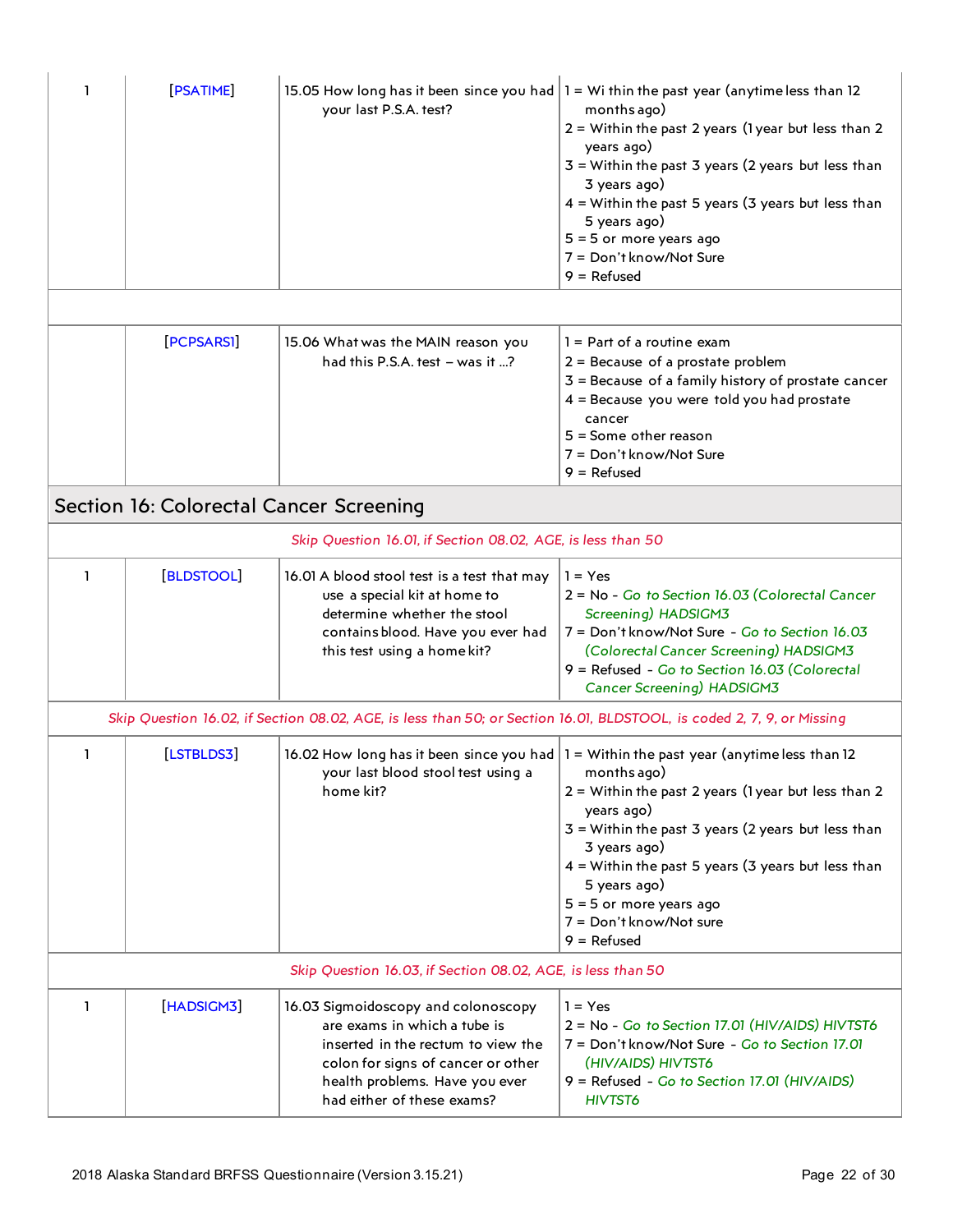<span id="page-22-0"></span>

|              |                      |                                                                                                                                                                                                                                                                                                                                                                                                                      | Skip Question 16.04, if Section 08.02, AGE, is less than 50; or Section 16.03, HADSIGM3, is coded 2, 7, 9, or Missing                                                                                                                                                                                                                                                                                                                                                               |
|--------------|----------------------|----------------------------------------------------------------------------------------------------------------------------------------------------------------------------------------------------------------------------------------------------------------------------------------------------------------------------------------------------------------------------------------------------------------------|-------------------------------------------------------------------------------------------------------------------------------------------------------------------------------------------------------------------------------------------------------------------------------------------------------------------------------------------------------------------------------------------------------------------------------------------------------------------------------------|
| ı            | [HADSGCO1]           | 16.04 For a sigmoidoscopy, a flexible<br>tube is inserted into the rectum to<br>look for problems. A colonoscopy is $7 =$ Don't know/Not Sure<br>similar, but uses a longer tube, and<br>you are usually given medication<br>through a needle in your arm to<br>make you sleepy and told to have<br>someone else drive you home after<br>the test. Was your most recent<br>exam a sigmoidoscopy or a<br>colonoscopy? | 1 = Sigmoidoscopy<br>$2 =$ Colonoscopy<br>$9 =$ Refused                                                                                                                                                                                                                                                                                                                                                                                                                             |
|              |                      |                                                                                                                                                                                                                                                                                                                                                                                                                      | Skip Question 16.05, if Section 08.02, AGE, is less than 50; or Section 16.03, HADSIGM3, is coded 2, 7, 9, or Missing                                                                                                                                                                                                                                                                                                                                                               |
| 1            | [LASTSIG3]           | your last sigmoidoscopy or<br>colonoscopy?                                                                                                                                                                                                                                                                                                                                                                           | 16.05 How long has it been since you had $1 =$ Within the past year (anytime less than 12<br>months ago)<br>$2 =$ Within the past 2 years (1 year but less than 2<br>years ago)<br>$3$ = Within the past $3$ years (2 years but less than<br>3 years ago)<br>$4$ = Within the past 5 years (3 years but less than<br>5 years ago)<br>5 = Within the past 10 years (5 years but less than<br>10 years ago)<br>$6 = 10$ or more years ago<br>7 = Don't know/Not sure<br>$9 =$ Refused |
|              | Section 17: HIV/AIDS |                                                                                                                                                                                                                                                                                                                                                                                                                      |                                                                                                                                                                                                                                                                                                                                                                                                                                                                                     |
| $\mathbf{1}$ | [HIVTST6]            | 17.01 Have you ever been tested for HIV?<br>Do not count tests you may have<br>had as part of a blood donation.<br>Include testing fluid from your<br>mouth.                                                                                                                                                                                                                                                         | $1 = Yes$<br>2 = No - Go to Section 17.03 (HIV/AIDS) HIVRISK5<br>7 = Don't know/Not Sure - Go to Section 16.03<br>(HIV/AIDS) HIVRISK5<br>9 = Refused - Go to Section 16.03 (HIV/AIDS)<br><b>HIVRISK5</b>                                                                                                                                                                                                                                                                            |
|              |                      | Skip Question 17.02, if Section 17.01, HIVTST6, is coded 2, 7, 9, or Missing                                                                                                                                                                                                                                                                                                                                         |                                                                                                                                                                                                                                                                                                                                                                                                                                                                                     |
| 6            | [HIVTSTD3]           | 17.02 Not including blood donations, in<br>what month and year was your last<br>H.I.V. test?<br>Note: If response is before January 1985,<br>code "777777".<br>INTERVIEWER NOTE: If the respondent<br>remembers the year but cannot<br>remember the month, code the first two<br>digits 77 and the last four digits for the<br>year.                                                                                 | $11985 - 122019 =$ Code month and year<br>$771985 - 772019 =$ Unknown month and known<br>year<br>777777 = Don't know/Not sure<br>$999999 =$ Refused                                                                                                                                                                                                                                                                                                                                 |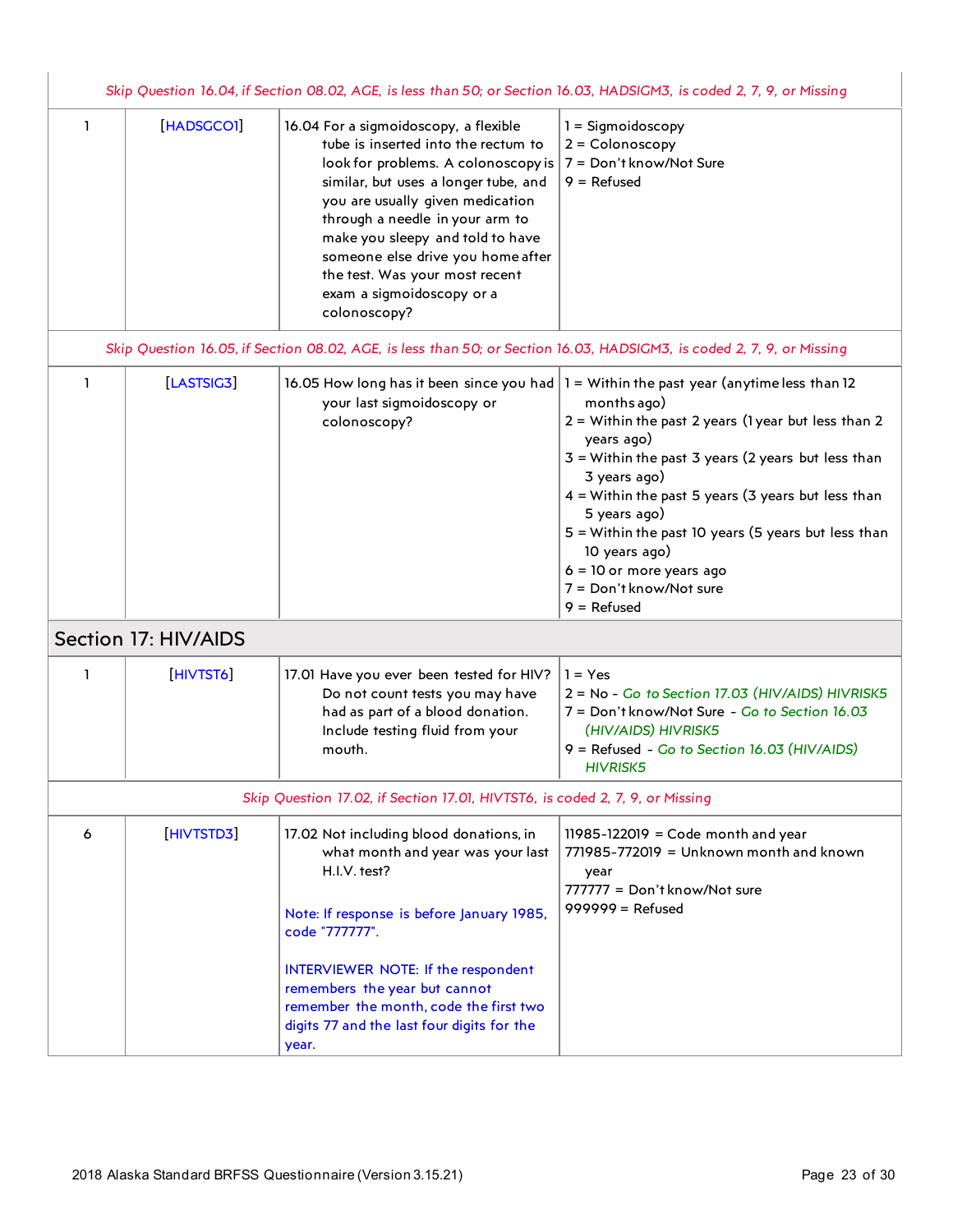| ı                                                                                                                                                                                                       | <b>HIVRISK5</b>                                           | 17.03 I am going to read you a list. When<br>I am done, please tell me if any of<br>the situations apply to you. You do<br>not need to tell me which one.                                                                                                                                                                                                                                                                             | $1 = Yes$<br>$2 = No$<br>7 = Don't know/Not sure<br>$9 =$ Refused |  |  |  |
|---------------------------------------------------------------------------------------------------------------------------------------------------------------------------------------------------------|-----------------------------------------------------------|---------------------------------------------------------------------------------------------------------------------------------------------------------------------------------------------------------------------------------------------------------------------------------------------------------------------------------------------------------------------------------------------------------------------------------------|-------------------------------------------------------------------|--|--|--|
|                                                                                                                                                                                                         |                                                           | You have injected any drug<br>$\geq$<br>other than those prescribed for<br>you in the past year.<br>You have been treated for a<br>sexually transmitted disease or<br>STD in the past year.<br>You have given or received<br>$\geq$<br>money or drugs in exchange for<br>sex in the past year.<br>> You had anal sex without a<br>condom in the past year.<br>You had four or more sex<br>$\mathcal{P}$<br>partners in the past year. |                                                                   |  |  |  |
|                                                                                                                                                                                                         |                                                           | Do any of these situations apply to<br>you?                                                                                                                                                                                                                                                                                                                                                                                           |                                                                   |  |  |  |
|                                                                                                                                                                                                         | <b>Closing Statement / Transition to Modules</b>          |                                                                                                                                                                                                                                                                                                                                                                                                                                       |                                                                   |  |  |  |
| That was my last question. Everyone's answers will be combined to help us provide information about the<br>health practices of people in this state. Thank you very much for your time and cooperation. |                                                           |                                                                                                                                                                                                                                                                                                                                                                                                                                       |                                                                   |  |  |  |
| <b>Alaska Selected CDC Modules</b>                                                                                                                                                                      |                                                           |                                                                                                                                                                                                                                                                                                                                                                                                                                       |                                                                   |  |  |  |
|                                                                                                                                                                                                         | Module 1: Pre-Diabetes                                    |                                                                                                                                                                                                                                                                                                                                                                                                                                       |                                                                   |  |  |  |
|                                                                                                                                                                                                         | Skin Question M01.01 if Section 06.12 DIARETE3 is coded 1 |                                                                                                                                                                                                                                                                                                                                                                                                                                       |                                                                   |  |  |  |

<span id="page-23-2"></span><span id="page-23-1"></span><span id="page-23-0"></span>

| Skip Question M01.01, if Section 06.12, DIABETE3, is coded 1                                                                                                         |                                                                                                                                     |                                                                                                   |  |  |
|----------------------------------------------------------------------------------------------------------------------------------------------------------------------|-------------------------------------------------------------------------------------------------------------------------------------|---------------------------------------------------------------------------------------------------|--|--|
| [PDIABTST]                                                                                                                                                           | MOI.01 Have you had a test for high<br>blood sugar or diabetes within the<br>past three years?                                      | $1 = Yes$<br>$2 = No$<br>7 = Don't know/Not Sure<br>$9 =$ Refused                                 |  |  |
| Skip Question M01.02, if Section 06.12, DIABETE3, is coded 1; If Section 06.12, DIABETE3,<br>is coded 4 automatically code Module 01.02, PREDIAB1, equal to 1 (yes); |                                                                                                                                     |                                                                                                   |  |  |
| <b>PREDIAB1</b>                                                                                                                                                      | M01.02 Have you ever been told by a<br>doctor or other health professional<br>that you have pre-diabetes or<br>borderline diabetes? | $1 = Yes$<br>$2 = Yes$ , during pregnancy<br>$3 = No$<br>7 = Don't know/Not Sure<br>$9 =$ Refused |  |  |
|                                                                                                                                                                      | Note: If "Yes" and respondent is female,<br>ask: "Was this only when you were<br>pregnant?"                                         |                                                                                                   |  |  |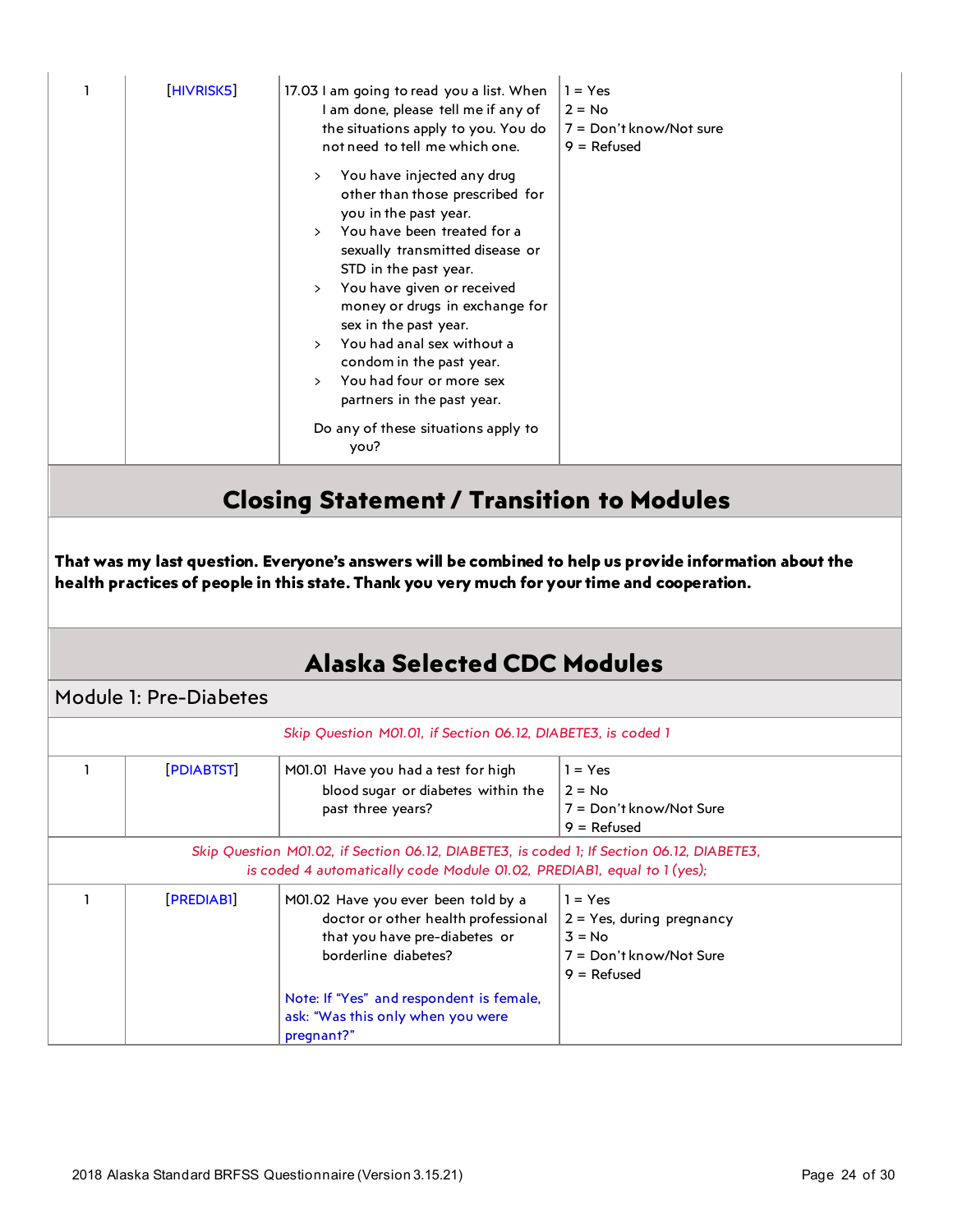<span id="page-24-1"></span><span id="page-24-0"></span>

|              | Module 6: E-Cigarettes |                                                                                                                                                                                                                                                                                                                               |                                                                                                                                                                                                                                                                                                                                                                                                                                            |
|--------------|------------------------|-------------------------------------------------------------------------------------------------------------------------------------------------------------------------------------------------------------------------------------------------------------------------------------------------------------------------------|--------------------------------------------------------------------------------------------------------------------------------------------------------------------------------------------------------------------------------------------------------------------------------------------------------------------------------------------------------------------------------------------------------------------------------------------|
| 1            | <b>ECIGARET</b>        | M06.01 Have you ever used an e-<br>cigarette or other electronic vaping<br>entire life?<br>Read if necessary: Electronic cigarettes                                                                                                                                                                                           | $1 = Yes$<br>$2 = No - Go$ to next module<br>product, even just one time, in your $7 = Don't know/Not Sure - Go to next module$<br>9 = Refused - Go to next module                                                                                                                                                                                                                                                                         |
|              |                        | (e-cigarettes) and other electronic vaping<br>products include electronic hookahs (e-<br>hookahs), vape pens, e-cigars, and<br>others. These products are battery-<br>powered and usually contain nicotine<br>and flavors such as fruit, mint, or candy.                                                                      |                                                                                                                                                                                                                                                                                                                                                                                                                                            |
|              |                        | Interviewer note: These questions<br>concern electronic vaping products<br>for nicotine use. The use of<br>electronic vaping products for<br>marijuana use is not included in<br>these questions.                                                                                                                             |                                                                                                                                                                                                                                                                                                                                                                                                                                            |
|              |                        | Skip Question M06.02, if Module 06.01, ECIGARET, is coded 2, 7, 9, or Missing                                                                                                                                                                                                                                                 |                                                                                                                                                                                                                                                                                                                                                                                                                                            |
| $\mathbf{1}$ | [ECIGNOW]              | M06.02 Do you now use e-cigarettes or<br>other electronic vaping products<br>every day, some days or not at all?<br>Interviewer note: These questions<br>concern electronic vaping products for<br>nicotine use. The use of electronic<br>vaping products for marijuana use is not<br>included in these<br>questions.         | $1 = Every day$<br>$2 = Some days$<br>$3 = Not at all$<br>7 = Don't know / Not sure<br>$9 =$ Refused                                                                                                                                                                                                                                                                                                                                       |
|              |                        | <b>Alaska Added Questions</b>                                                                                                                                                                                                                                                                                                 |                                                                                                                                                                                                                                                                                                                                                                                                                                            |
|              |                        | <b>Expanded Education and Income Categories</b>                                                                                                                                                                                                                                                                               |                                                                                                                                                                                                                                                                                                                                                                                                                                            |
| 1            | [EDUCA_AK]             | 08.07 What is the highest grade or year<br>of school you completed?<br>Interviewer probe: If respondent says<br>Grade 12: "When you say that you<br>completed 12th grade, does that mean<br>you graduated with a diploma from your<br>high school or a correspondence school<br>or home-school, or did you receive a<br>GED?" | 1 = Never attended school or only kindergarten<br>$2 =$ Grades 1 through 8 (Elementary)<br>3 = Grades 9 through 11 (Some high school)<br>4 = Grade 12 or GED (High school graduate)<br>5 = College 1 year to 3 years (Some college or<br>technical school)<br>6 = College 4 years or more (College graduate)<br>7 = GED (High School equivalence diploma)<br>$8 =$ Home-schooled with diploma or<br>correspondence school<br>$9 =$ Refused |
|              |                        | Alaska obtained approval in the 2017<br>survey year to expand answer options for<br>this core CDC question.                                                                                                                                                                                                                   |                                                                                                                                                                                                                                                                                                                                                                                                                                            |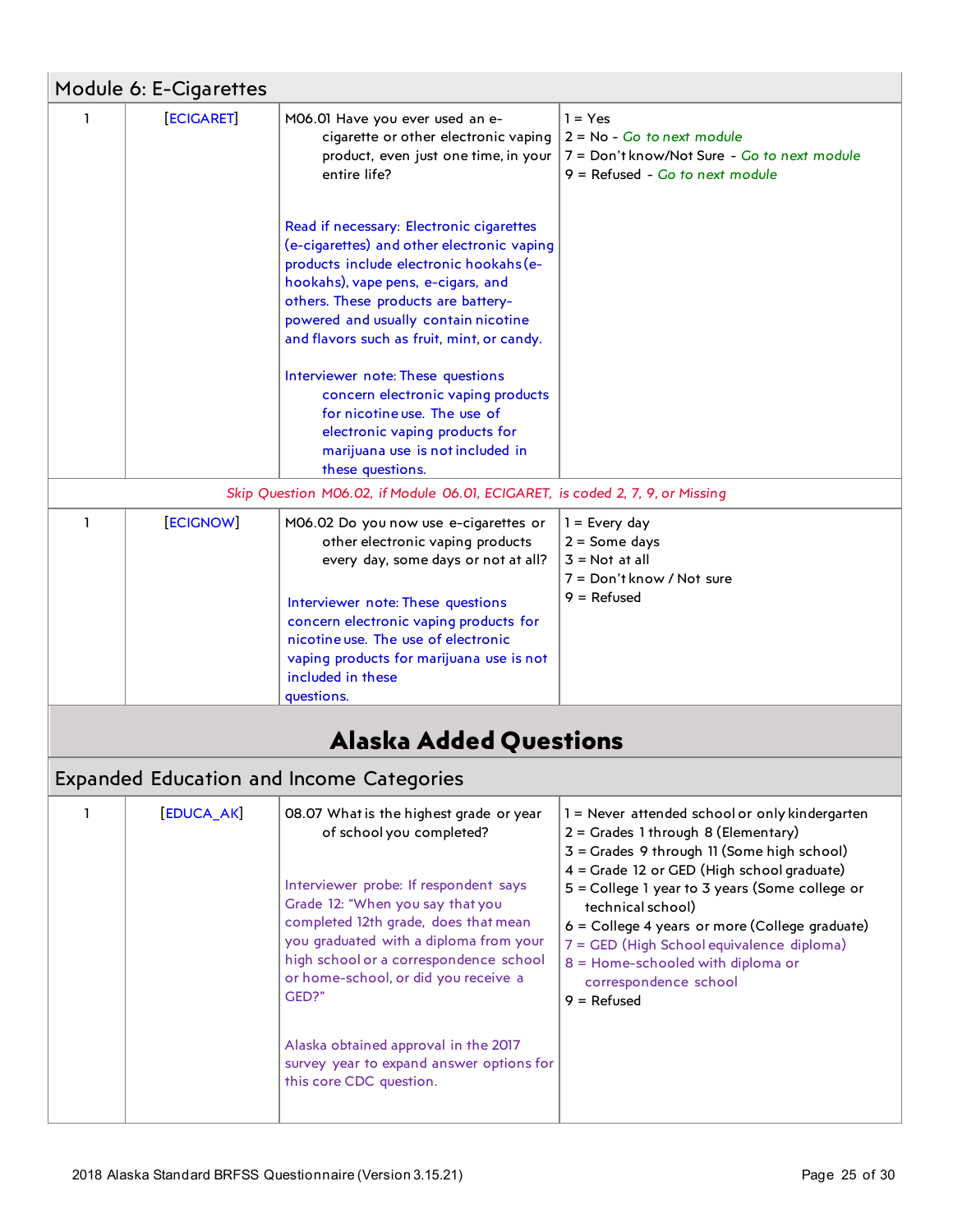<span id="page-25-1"></span><span id="page-25-0"></span>

| $\overline{2}$ | <b>INCOME100</b>           | 08.17 Is your annual household income<br>from all sources:<br>Note: If respondent refuses at any<br>income level, code "Refused."<br>Alaska obtained approval in the 2017<br>survey year to expand answer options for<br>this question. Income levels in Alaska are<br>generally higher than other states due to<br>increased cost of living. The modification<br>to this question's answer options would<br>allow us to better estimate poverty levels<br>for large households with higher<br>incomes. | $1 =$ Less than \$10,000<br>$2 =$ Less than \$15,000 (\$10,000 to less than<br>\$15,000)<br>3 = Less than \$20,000 (\$15,000 to less than<br>\$20,000)<br>4 = Less than \$25,000 (\$20,000 to less than<br>\$25,000)<br>5 = Less than \$35,000 (\$25,000 to less than<br>\$35,000)<br>$6 =$ Less than \$50,000 (\$35,000 to less than<br>\$50,000)<br>7 = Less than \$75,000 (\$50,000 to less than<br>\$75,000)<br>8 = Less than \$85,000 (\$70,000 to less than<br>\$85,000<br>9 = Less than \$100,000 (\$85,000 to less than<br>\$100,000<br>$10 = $100,000$ or more<br>77 = Don't know/Not sure<br>$99 =$ Refused |
|----------------|----------------------------|---------------------------------------------------------------------------------------------------------------------------------------------------------------------------------------------------------------------------------------------------------------------------------------------------------------------------------------------------------------------------------------------------------------------------------------------------------------------------------------------------------|-----------------------------------------------------------------------------------------------------------------------------------------------------------------------------------------------------------------------------------------------------------------------------------------------------------------------------------------------------------------------------------------------------------------------------------------------------------------------------------------------------------------------------------------------------------------------------------------------------------------------|
|                | Tobacco Use (E-Cigarettes) |                                                                                                                                                                                                                                                                                                                                                                                                                                                                                                         |                                                                                                                                                                                                                                                                                                                                                                                                                                                                                                                                                                                                                       |
|                |                            | Skip AKA.1 if Module 06.02 is coded 2, 7,9 or Missing or M06.01 is coded 3, 7, 9, or Missing                                                                                                                                                                                                                                                                                                                                                                                                            |                                                                                                                                                                                                                                                                                                                                                                                                                                                                                                                                                                                                                       |
| $\overline{2}$ | [VAPE30D]                  | AKA.1 During the past 30 days, on how<br>many days did you use an e-<br>cigarette or other electronic<br>vaping product?                                                                                                                                                                                                                                                                                                                                                                                | $_{-}$ (01-30) Number of days<br>$88 = None$<br>77 = Don't Know/Not sure<br>99 = Refused                                                                                                                                                                                                                                                                                                                                                                                                                                                                                                                              |
|                |                            | Hypertension Awareness and Action to Control High Blood Pressure                                                                                                                                                                                                                                                                                                                                                                                                                                        |                                                                                                                                                                                                                                                                                                                                                                                                                                                                                                                                                                                                                       |
| ı              | [BPHIGH4]                  | AKB.1 Have you EVER been told by a<br>doctor, nurse, or other health<br>professional that you have high<br>blood pressure?<br>[Read only if necessary: By "other health<br>professional" we mean a nurse<br>practitioner, a physician's assistant, or<br>some other licensed health professional.]<br>[If "Yes" and respondent is female, ask:<br>"Was this only when you were<br>pregnant?"]                                                                                                           | $1 = Yes$<br>$2 = Yes$ , but female told only during<br>pregnancy<br>$3 = No$<br>4 = Told borderline high or<br>prehypertensive<br>7 = Don't know / Not sure<br>$9 =$ Refused                                                                                                                                                                                                                                                                                                                                                                                                                                         |
|                |                            | Skip AKB.2 if AKB.1 is coded 2, 3, 4, 5, 9 or Missing                                                                                                                                                                                                                                                                                                                                                                                                                                                   |                                                                                                                                                                                                                                                                                                                                                                                                                                                                                                                                                                                                                       |
| 1              | <b>BPMEDS</b>              | AKB.2 Are you currently taking medicine<br>for your high blood pressure?                                                                                                                                                                                                                                                                                                                                                                                                                                | $1 = Yes$<br>2 = No<br>7 = Don't know / Not sure<br>$9 =$ Refused                                                                                                                                                                                                                                                                                                                                                                                                                                                                                                                                                     |
|                |                            | Skip AKB.3 if AKB.1 is coded 2, 3, 4, 5, 9 or Missing                                                                                                                                                                                                                                                                                                                                                                                                                                                   |                                                                                                                                                                                                                                                                                                                                                                                                                                                                                                                                                                                                                       |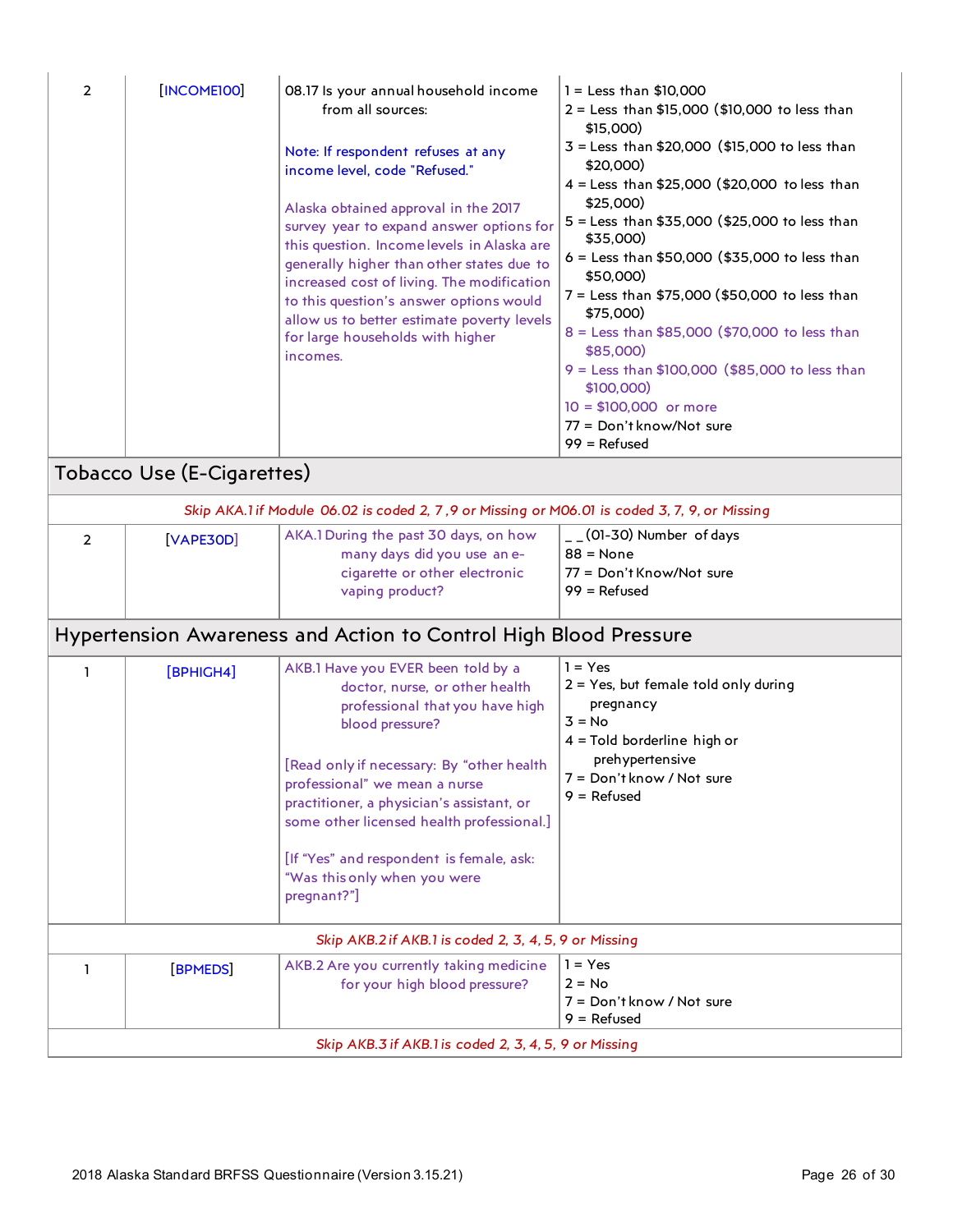<span id="page-26-2"></span><span id="page-26-1"></span><span id="page-26-0"></span>

| 1                                                                                           | <b>BPMEDAD</b>                  | AKB.3 Has a doctor or other health<br>professional EVER advised you<br>to take medication to help lower<br>or control your high blood<br>pressure?                                                                                               | $1 = Yes$<br>$2 = No$<br>7 = Don't know / Not sure<br>$9 =$ Refused |
|---------------------------------------------------------------------------------------------|---------------------------------|--------------------------------------------------------------------------------------------------------------------------------------------------------------------------------------------------------------------------------------------------|---------------------------------------------------------------------|
|                                                                                             | Cardiovascular Health           |                                                                                                                                                                                                                                                  |                                                                     |
|                                                                                             |                                 | Skip AKC.1 if Core 06.01 is coded 2, 7, 9 or Missing                                                                                                                                                                                             |                                                                     |
| $\mathbf{1}$                                                                                | [HAREHABI]                      | I would like to ask you a few more<br>questions about cardiovascular or heart<br>health.                                                                                                                                                         | $1 = Yes$<br>$2 = No$<br>7 = Don't know / Not sure<br>$9 =$ Refused |
|                                                                                             |                                 | AKC.1 Following your heart attack, did<br>you go to any kind of outpatient<br>rehabilitation? (This is<br>sometimes called "rehab.")                                                                                                             |                                                                     |
|                                                                                             |                                 | Skip AKC.2 if Core 06.03 is coded 2, 7, 9 or Missing                                                                                                                                                                                             |                                                                     |
| ı.                                                                                          | [STREHABI]                      | AKC.2 Following your stroke, did you go<br>to any kind of outpatient<br>rehabilitation? This is sometimes<br>called "rehab."                                                                                                                     | $1 = Yes$<br>$2 = No$<br>7 = Don't know / Not sure<br>$9 =$ Refused |
|                                                                                             | Sodium or Salt-Related Behavior |                                                                                                                                                                                                                                                  |                                                                     |
| $\mathbf{1}$                                                                                | <b>WTCHSALT</b>                 | I would like to ask you a few more<br>questions about your cardiovascular or<br>heart health.                                                                                                                                                    | $1 = Yes$<br>$2 = No$<br>7 = Don't know / Not sure<br>$9 =$ Refused |
|                                                                                             |                                 | AKD.1 Most of the sodium or salt we eat<br>comes from processed foods<br>and foods prepared in<br>restaurants. Salt also can be<br>added in cooking or at the table.<br>Are you currently watching or<br>reducing your sodium or salt<br>intake? |                                                                     |
| ı                                                                                           | [DRADVISE]                      | AKD.2 Has a doctor or other health<br>professional ever advised you to<br>reduce sodium or salt intake?                                                                                                                                          | $1 = Yes$<br>$2 = No$<br>7 = Don't know / Not sure<br>$9 =$ Refused |
| Tobacco Use (Smokeless)<br>Inserted right after Core: Tobacco Use, question 09.05 (USENOW3) |                                 |                                                                                                                                                                                                                                                  |                                                                     |
| Skip AKE.1 if Core 09.05 is coded 3, 7, 9, or Missing                                       |                                 |                                                                                                                                                                                                                                                  |                                                                     |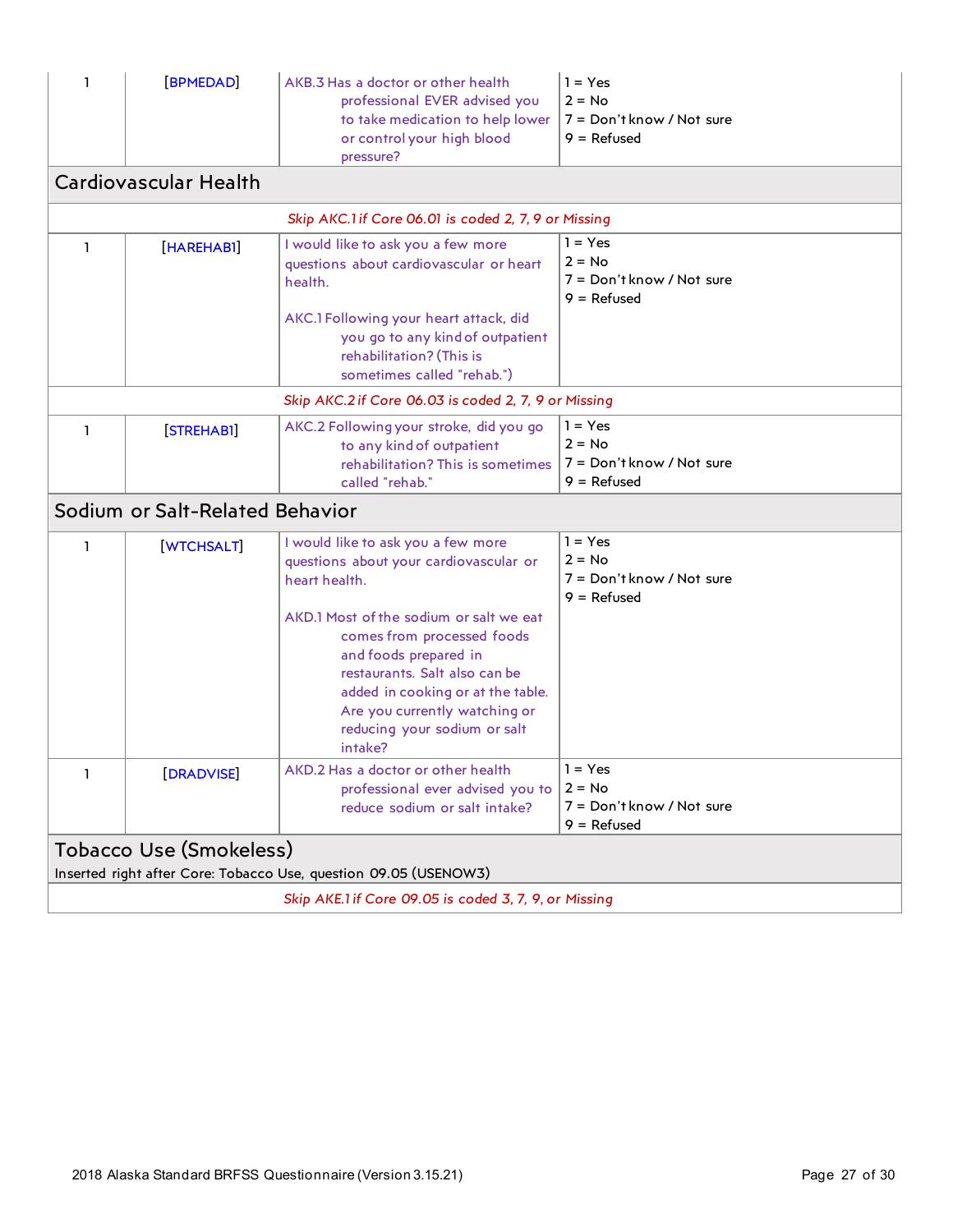<span id="page-27-0"></span>

| ı<br>L<br>20                                          | [USENWAK5]<br>[USENWAK6]<br>[USENWAK7]<br>[USENWAK8]<br>[USENWAK9]<br>[USENWAKT] | AKE.1 Which smokeless tobacco products<br>do you currently use? Chewing<br>tobacco, snuff, snus, or iq'mik*<br>(also known as blackbull)?<br>[Probe for which]?<br>(Select all that apply). First mention is in<br>position 1, second mention is in position<br>two, etc. These are later collapsed by<br>Alaska BRFSS program so that all<br>"chewing tobacco" responses are in one<br>variable, all "snus" responses are in<br>another variable, etc. | $1 = Yes$ , chewing tobacco<br>$2 = Yes$ , snuff<br>3 = Yes, iq'mik or blackbull<br>$4 = Yes$ , snus<br>$5 = Yes$ , other (specify text) $_{---}$<br>7 = Don't know / Not sure<br>$9 =$ Refused                                                                                                                                                                                                                                                                      |  |
|-------------------------------------------------------|----------------------------------------------------------------------------------|---------------------------------------------------------------------------------------------------------------------------------------------------------------------------------------------------------------------------------------------------------------------------------------------------------------------------------------------------------------------------------------------------------------------------------------------------------|----------------------------------------------------------------------------------------------------------------------------------------------------------------------------------------------------------------------------------------------------------------------------------------------------------------------------------------------------------------------------------------------------------------------------------------------------------------------|--|
| Marijuana Use                                         |                                                                                  |                                                                                                                                                                                                                                                                                                                                                                                                                                                         |                                                                                                                                                                                                                                                                                                                                                                                                                                                                      |  |
| $\overline{2}$                                        | [MARIJAN1]                                                                       | AKF.1 During the past 30 days, on how<br>many days did you use<br>marijuana or cannabis?<br>Note: Hashish omitted from question<br>wording in 2018                                                                                                                                                                                                                                                                                                      | _ _01-30 Number of days<br>$88 =$ None $[Go to AKF.6]$<br>77 = Don't know/not sure [Go to AKF.6]<br>$99$ = Refused [Go to AKF.6]                                                                                                                                                                                                                                                                                                                                     |  |
|                                                       | Skip AKF.2 if AKF.1 is coded as 88, 77, 99 or Missing                            |                                                                                                                                                                                                                                                                                                                                                                                                                                                         |                                                                                                                                                                                                                                                                                                                                                                                                                                                                      |  |
| ı<br>ı<br>L<br>20                                     | [MJUSE1]<br>[MJUSE2]<br>[MJUSE3]<br>[MJUSE4]<br>[MJUSE5]<br>[MJUSE6]<br>[MJUSET] | AKF.2 During the past 30 days, how did<br>you use marijuana or cannabis?<br>(Select all that apply). First mention is in<br>position 1, second mention is in position<br>2, etc. These are later collapsed by the<br>Alaska BRFSS program so that all "smoke<br>it" responses are in one variable, all "eat<br>it" responses are in a second variable,<br>etc.                                                                                          | 1= Smoke it (for example, in a joint, bong, pipe, or<br>blunt)<br>$2 =$ Eat it (for example, in brownies, cakes, cookies,<br>or candy)<br>3 = Drink it (for example, in tea, cola, or alcohol)<br>4 = Vaporize it (for example, in an e-cigarette-like<br>vaporizer or another vaporizing device)<br>$5 =$ Dab it (for example, using waxes or<br>concentrates)<br>$6 =$ Use it some other way (specify TEXT) $_{---}$<br>$7 = Don't know/not sure$<br>$9 =$ Refused |  |
|                                                       |                                                                                  | Skip AKF.3 if AKF.1 is coded as 88, 77, 99 or Missing                                                                                                                                                                                                                                                                                                                                                                                                   |                                                                                                                                                                                                                                                                                                                                                                                                                                                                      |  |
| 1<br>20                                               | [MJGETHOW]<br>[MJGETHOWT]                                                        | AKF.3 The last time you used marijuana<br>or cannabis, how did you get it?                                                                                                                                                                                                                                                                                                                                                                              | 1 = You bought it from a retail store<br>$2 =$ You bought it from a medical dispensary<br>$3 = You$ bought it from a dealer<br>4 = You got it for free or shared someone else's<br>5 = You grew it yourself at home<br>$6 =$ You got it from a collective garden or from<br>someone authorized to grow it for you<br>8 = You got it from somewhere else (specify TEXT)<br>7 = Don't know/not sure<br>$9 =$ Refused                                                   |  |
|                                                       |                                                                                  | Skip AKF.4 if AKF.1 is coded as 88, 77, 99 or Missing                                                                                                                                                                                                                                                                                                                                                                                                   |                                                                                                                                                                                                                                                                                                                                                                                                                                                                      |  |
| 1                                                     | [MJDRIVE]                                                                        | AKF.4 During the past 30 days, have you<br>driven a vehicle while you were<br>under the influence of marijuana<br>or cannabis?                                                                                                                                                                                                                                                                                                                          | $1 = Yes$<br>$2 = No$<br>7 = Don't know / Not sure<br>$9 =$ Refused                                                                                                                                                                                                                                                                                                                                                                                                  |  |
| Skip AKF.5 if AKF.1 is coded as 88, 77, 99 or Missing |                                                                                  |                                                                                                                                                                                                                                                                                                                                                                                                                                                         |                                                                                                                                                                                                                                                                                                                                                                                                                                                                      |  |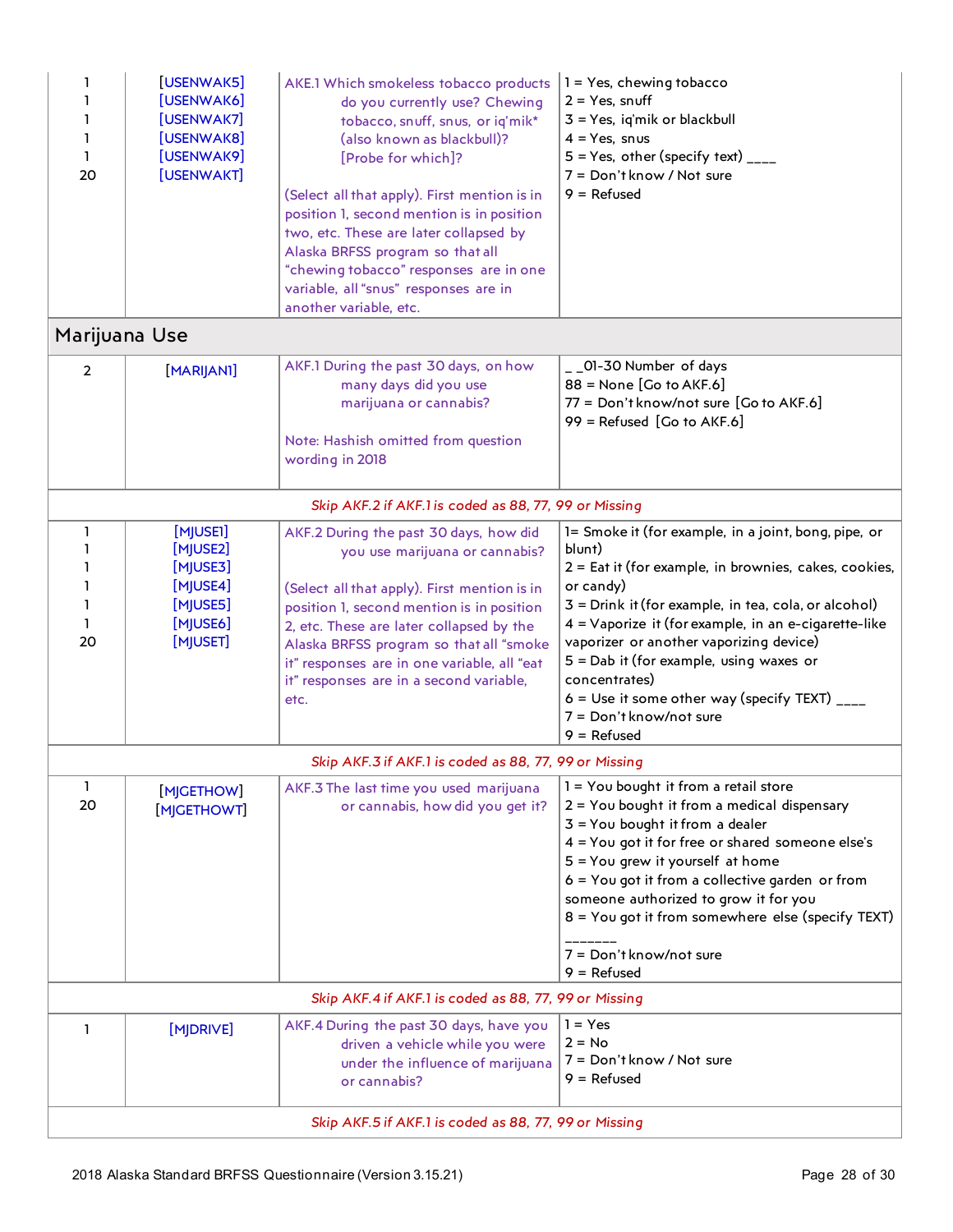<span id="page-28-0"></span>

| ı                                                                                                                                                                                           | [MJKEEP]                                                                                                                                                  | AKF.5 If marijuana or cannabis is stored<br>in your home, is it kept in a<br>secure place where children<br>cannot get it?                                                                                                                                                                                                                                                                                                                                                                                                                                                                                                                                                                    | $1 = Yes$<br>$2 = No$ not stored securely<br>$3 = No$ cannabis in home<br>7 = Don't know/not sure<br>$9 =$ Refused                                                                                                                                                                                                                                                                                                                                                                                                              |
|---------------------------------------------------------------------------------------------------------------------------------------------------------------------------------------------|-----------------------------------------------------------------------------------------------------------------------------------------------------------|-----------------------------------------------------------------------------------------------------------------------------------------------------------------------------------------------------------------------------------------------------------------------------------------------------------------------------------------------------------------------------------------------------------------------------------------------------------------------------------------------------------------------------------------------------------------------------------------------------------------------------------------------------------------------------------------------|---------------------------------------------------------------------------------------------------------------------------------------------------------------------------------------------------------------------------------------------------------------------------------------------------------------------------------------------------------------------------------------------------------------------------------------------------------------------------------------------------------------------------------|
| $\overline{2}$                                                                                                                                                                              | [MJSHS]                                                                                                                                                   | AKF.6 During the past 7 days, on how<br>many days did you breathe the<br>smoke from someone who was<br>smoking marijuana or cannabis<br>products in an indoor or outdoor<br>public place?                                                                                                                                                                                                                                                                                                                                                                                                                                                                                                     | _ _01-30 Number of days<br>$88 = None$<br>77 = Don't know/not sure<br>$99 =$ Refused                                                                                                                                                                                                                                                                                                                                                                                                                                            |
|                                                                                                                                                                                             |                                                                                                                                                           | [CATI NOTE: If needed, examples of<br>indoor public places are school buildings,<br>stores, restaurants, concert halls, and<br>sports arenas. Examples of outdoor<br>public places are school grounds, parking<br>lots, stadiums, fairgrounds, and parks.]                                                                                                                                                                                                                                                                                                                                                                                                                                    |                                                                                                                                                                                                                                                                                                                                                                                                                                                                                                                                 |
| 3                                                                                                                                                                                           | [MJAGEFRST]                                                                                                                                               | AKF.7 How old were you the first time<br>you used marijuana or cannabis?                                                                                                                                                                                                                                                                                                                                                                                                                                                                                                                                                                                                                      | $ -$ 001-099 Number of years<br>$888 = None$<br>777 = Don't know/not sure<br>$999 =$ Refused                                                                                                                                                                                                                                                                                                                                                                                                                                    |
| <b>Opioid Use</b>                                                                                                                                                                           |                                                                                                                                                           |                                                                                                                                                                                                                                                                                                                                                                                                                                                                                                                                                                                                                                                                                               |                                                                                                                                                                                                                                                                                                                                                                                                                                                                                                                                 |
| $\overline{2}$<br>$\overline{2}$<br>2<br>$\overline{2}$<br>$\overline{2}$<br>$\overline{2}$<br>$\overline{2}$<br>$\overline{2}$<br>$\overline{2}$<br>$\overline{2}$<br>$\overline{2}$<br>20 | [OPTYPEI]<br>[OPTYPE2]<br>[OPTYPE3]<br>[OPTYPE4]<br>[OPTYPE5]<br>[OPTYPE6]<br>[OPTYPE7]<br>[OPTYPE8]<br>[OPTYPE9]<br>[OPTYPE10]<br>[OPTYPE1]<br>[OPTYPET] | AKG.1 In the past 30 days what, if any,<br>opioids have you taken?<br>Examples of opioids include<br>Codeine, fentanyl, hydrocodone,<br>Methadone, OxyContin,<br>Percocet, tramadol, and Vicodin.<br>[INTERVIEWER NOTE: Do not read<br>answer options. Check all opioids the<br>participant indicates. If unsure of what<br>the respondent indicates is an opioid,<br>write it in "Other".]<br>(Select all that apply). First mention is in<br>position 1, second mention is in position<br>2, and so on. These are later collapsed by<br>the Alaska BRFSS program so that all<br>"Buprenorphine" responses are in one<br>variable, all "Codeine" responses are in a<br>second variable, etc. | 01 = Buprenorphine (Butrans, Subutex, Buprenex)<br>$02 = Codeine$<br>03 = Fentanyl (Duragesic, Actiq)<br>04 = Hydrocodone (Norco, Vicodin, Lortab, Lorcet)<br>05 = Hydromorphone (Dilaudid, Exalgo)<br>06 = Meperidine (Demerol)<br>07 = Methadone (Methadose, Dolophine)<br>08 = Morphine (MS Contin, Embeda)<br>09 = Oxycodone (Oxycontin, Endocet, Percocet)<br>10 = Tramadol (Ultram, Tramal)<br>$11 =$ Other (specify TEXT)<br>88 = Did not take opioids in the last 30 days<br>77 = Don't know/Not Sure<br>$99 = Refused$ |